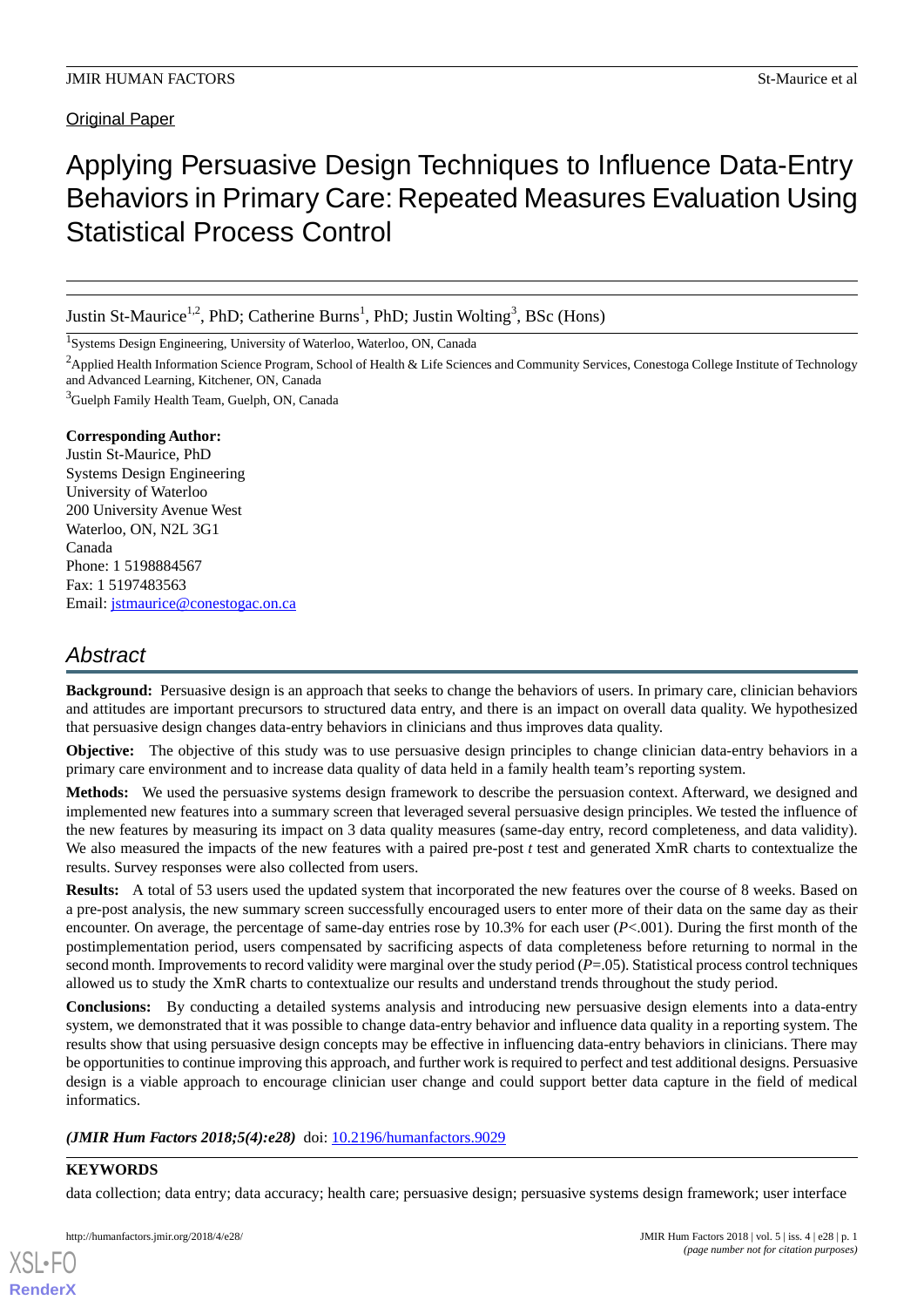# *Introduction*

## **Background**

Technology can be designed to trigger emotional responses in humans, which can lead them to interact with technology as if it were a social actor. Behavior change techniques, such as persuasive design, can be used to intentionally design technology to change people's attitudes and behaviors by leveraging social processes [[1,](#page-15-0)[2](#page-15-1)].

There are many advantages to using technology to influence behavior change: technology can automatically deploy persuasion strategies in real-time as users are performing a task; technology is persistent and consistent; technology can be deployed anonymously; and technology can exist in locations and contexts that are not possible for humans. Persuasive design can also quickly adapt to large amounts of data, simultaneously attempt several modalities to influence people, and can quickly scale once successful [\[1](#page-15-0)[-3](#page-15-2)]. To date, the use of persuasive design in health care has focused primarily on consumer-facing mobile apps and has aimed to improve health outcomes [[4\]](#page-15-3). In contrast, there are few examples of using persuasive design to influence clinician behavior within clinical systems, such as within an electronic medical record system.

Despite an absence of studies exploring the use of persuasive design to change clinicians' behaviors, several studies have shown that basic social processes, such as persuasion and social comparisons, can successfully initiate behavior change. For example, a successful approach called audit-based education consisted of group meetings and presenting comparative data to individual physicians [\[5](#page-15-4)] and was described as the most successful change agent for influencing clinicians' attitudes and habits regarding data entry [[6\]](#page-15-5). More recently, a data quality feedback tool generated comparative data quality metrics between practices; data recording behavior and data quality improved significantly through the use of social comparisons between users [[7\]](#page-15-6).

Since clinicians can be influenced to change data-entry practices through social comparisons, and since persuasive design is intended to allow technology to emulate and facilitate these types of social processes, we hypothesize that persuasive design is a suitable approach to motivate clinicians to enter higher quality data into electronic systems. Conceptually, persuasive design can be leveraged to change clinician attitudes and behaviors regarding data-entry tasks.

## **Data Entry in Primary Care**

Primary care is an important part of the health care ecosystem. Primary care data is unique because it includes a patient's entire health history and may extend from the patient's birth until their death. As such, primary care data can be used for secondary purposes such as auditing, quality improvement, health service planning, epidemiological study, research, and measuring care quality [\[8](#page-15-7),[9\]](#page-15-8). Primary care data has also been used in novel ways to investigate challenging and broad health system problems [\[10](#page-15-9)-[13\]](#page-15-10). However, the effective secondary use of this data is contingent on its quality.

There are many barriers to entering high-quality structured data into an electronic medical record. These barriers include user skill gaps, task time, and professional and organizational priorities [[6](#page-15-5)[,14](#page-16-0)]. The crux of the challenge with data quality in primary care is that clinicians are often asked to structure their data by clinic managers and consultants, but prefer writing unstructured narratives [[15\]](#page-16-1). Entering structured data is also challenged by a lack of perceived value for future uses by clinicians. In many cases, clinicians do not fully accept the merit of entering structured data  $[16]$  $[16]$ , and this negatively impacts data quality for secondary uses. One important finding in the literature is that the completeness and accuracy of primary care data often rely on the enthusiasm of clinicians [[17\]](#page-16-3). The user interface for structured data entry is often simple and can facilitate the creation of structured data with minimal training; entering usable data requires appropriate entry behaviors and attitudes of clinician users.

In a previous study  $[18]$  $[18]$ , several data quality benchmarks were developed based on the historical analysis of entries in a system designed to measure the effectiveness and costs of services. The study found that while 97.4% of the entries were valid (ie, logically consistent), only 21.7% of the entries were considered complete (ie, users had entered all the necessary information). As well, only 50.7% of the entries had been recorded on the same day as the clinical encounter. The study also described corollaries between data validity, data completeness, and data timeliness and concluded that entries were more likely to be valid and complete if they had been entered on the same day as the clinical encounter.

As health care reforms aim to improve the efficiency of care, organizations need to find ways to track the effectiveness, quality, and cost of care and services. This data is critical and cannot be accurately captured through free text and unstructured narratives. Organizations must continue to ensure that clinical documentation exists to serve patients, and they must also find ways to capture high-quality data for secondary use. Information systems and human processes need to adapt to evolving requirements and data needs.

#### **Systems Analysis and Persuasive Design**

Cognitive work analysis (CWA) is a systems analysis framework that facilitates the analysis of the environment at various levels of detail and assesses how the environment impacts and shapes the human-information interaction. CWA is a systematic method that can be used to examine work activities of participants in workflows and processes with environmental, organizational, and social lenses [[19\]](#page-16-5).

CWA is well suited to consider the sociotechnical relationships between information systems and human processes and is an effective tool for designing systems for changing environments. CWA is broken down into 5 stages of analysis: work domain analysis, control task analysis, strategies analysis, social organization and co-operation analysis, and work competencies analysis [[19\]](#page-16-5). Each stage of CWA provides a different level of detail for a complete analysis of a domain.

Oinas-Kukkonen and Harjumaa developed the persuasive systems design framework [[3](#page-15-2)[,20](#page-16-6)] to facilitate the identification

 $XS$  • FO **[RenderX](http://www.renderx.com/)**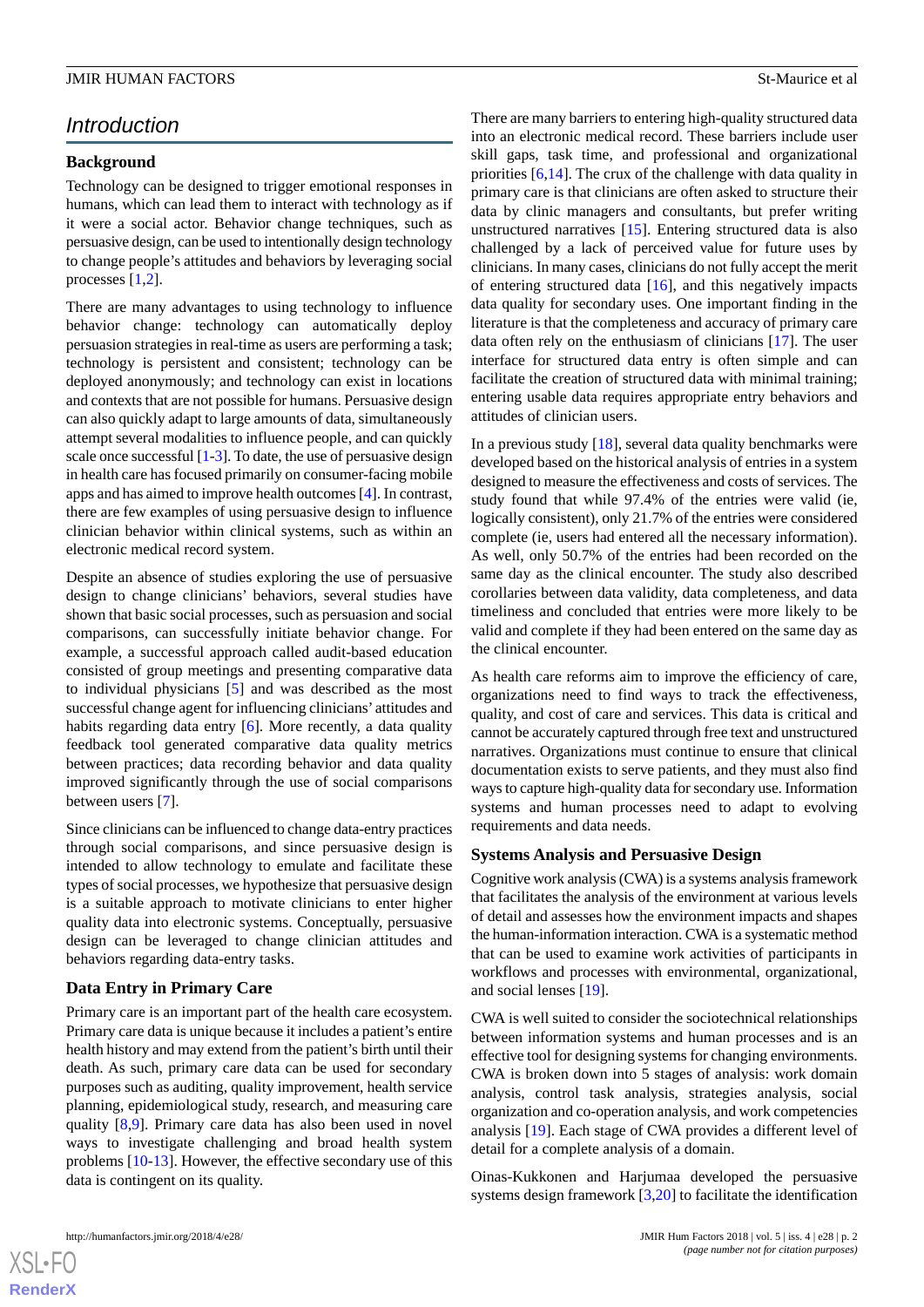and incorporation of persuasion principles into effective designs. Persuasive system design uses the idea of a persuasion context to define *how* users could be persuaded. Persuasive system design does not, however, link directly to a specific systems analysis framework; a designer needs to identify *who* the users are and *why* the change is required before they can build an effective persuasion context.

Recently, efforts have been made to link CWA to the persuasive system design framework [[21](#page-16-7)[,22](#page-16-8)]. Since the CWA framework provides a systematic approach to understanding ecology and cognition, it easily addresses many of the information requirements described by Oinas-Kukkonen and Harjumaa [[3](#page-15-2)[,20](#page-16-6)]. As well, the idea of tying CWA to Fogg Behavior Model [[23\]](#page-16-9) and persuasive system design has previously been explored by Rezai and Burns [[24\]](#page-16-10), though with only a few phases of the CWA framework.

Importantly, current literature has recently started to draw a link between CWA and the persuasive system design framework, providing a set of tools covering the complete analysis-to-design spectrum of persuasive design.

## **Study Objective**

Previous studies have shown that entries are more valid and complete if they are entered on the same day. However, only 50.7% of entries were recorded on the same day [[18,](#page-16-4)[21](#page-16-7)]. Thus, there is a need to find ways to influence clinician's behaviors around data entry and data quality. The required behavior changes include encouraging users to enter their data on the same day as their patient encounter, encouraging users to enter a complete entry within the structured form, and encouraging error-free entries. Our objective was to expose clinicians to persuasive design in order to modify their data-entry behaviors.

# *Methods*

## **Study Design**

During our study, we analyzed the persuasion context of a primary care data-entry task. Following the analysis, we designed and implemented an updated user interface that implemented new persuasive features. Finally, we tested the influence of the new user interface on clinicians' data recording behaviors and its impact on data quality.

#### **Study Context**

In Ontario, there are over 200 family health teams. These organizations are Ontario's implementation of team-based care. Family health teams employ allied health professionals, such as nurses, dietitians, social workers, and pharmacists. Allied health professionals provide supplementary services (such as one-on-one counseling and group therapy classes) to patients in the community. Patients are referred to allied health professionals by their family doctor at no cost. Family health teams are intended to improve the quality of primary care services and access to primary care physicians.

Family health teams must report the activities of their allied health professionals to the Government as a condition of funding. Though some of this information is available within medical records, extracting the information in a format that aligns with the reporting requirements is challenging. As well, electronic medical records are not easily adapted to new reporting requirements. Furthermore, if organizations have more than a single electronic medical record for documentation purposes, the challenges associated with collecting consistent data is compounded. In this context, family health teams with numerous allied health professionals working in multiple locations have opted to create separate systems to collect data for reporting purposes. These types of systems require allied health professionals to answer short survey questions for each clinical encounter. The collected data is aggregated to generate reports for the government and internal process improvement.

One family health team (the "organization") uses a separate data collection system (the "reporting system") to collect data from its allied health professionals. The organization's reporting system is an excellent example of a structured data-entry prompt, and it parallels the processes and use-cases of structured data entry in electronic medical records. Since the reporting system is incorporated into normal workflows, the tool is an interesting opportunity to explore data-entry behaviors in clinicians and benchmark data quality [\[21](#page-16-7)]. The organization's current data-entry screen is shown in [Figure 1](#page-3-0).

The organization had a staff of approximately 110 and served 20 different family practices and 90 doctors in the community. A total of 53 employees were active users of the reporting system and used the system at least once per month. The organization was interested in finding ways to improve data quality in its reporting system. Based on a previous study, only 50.7% of the entries within the data collection system were recorded on the same day as the clinical encounter by allied health professionals [\[18](#page-16-4)]. As a primary goal, the organization wanted to introduce persuasive design to increase the number of entries that were entered on the same day as the clinical encounter. The organization saw improving the validity and completeness of the data in the reporting system as secondary objectives.

We worked with the organization to understand the sociotechnical context of the allied health professionals' data recording task and developed a new user interface for the reporting tool to improve data quality. Over the course of several months, we measured the impact of the user interface changes.

### **Analysis of Persuasion Context**

To describe the persuasion context, we linked the CWA systems analysis framework to the persuasive system design design framework. We used data from a CWA conducted over the course of another study [[21\]](#page-16-7), where a CWA was completed regarding the reporting system's data-entry tasks. Based on the results of the work domain analysis phase, we had access to several abstraction hierarchies that showed relationships between the organization's goals, benchmarks, professional norms, and impacts on population health outcomes [\[14](#page-16-0)].

 $XS$ -FO **[RenderX](http://www.renderx.com/)**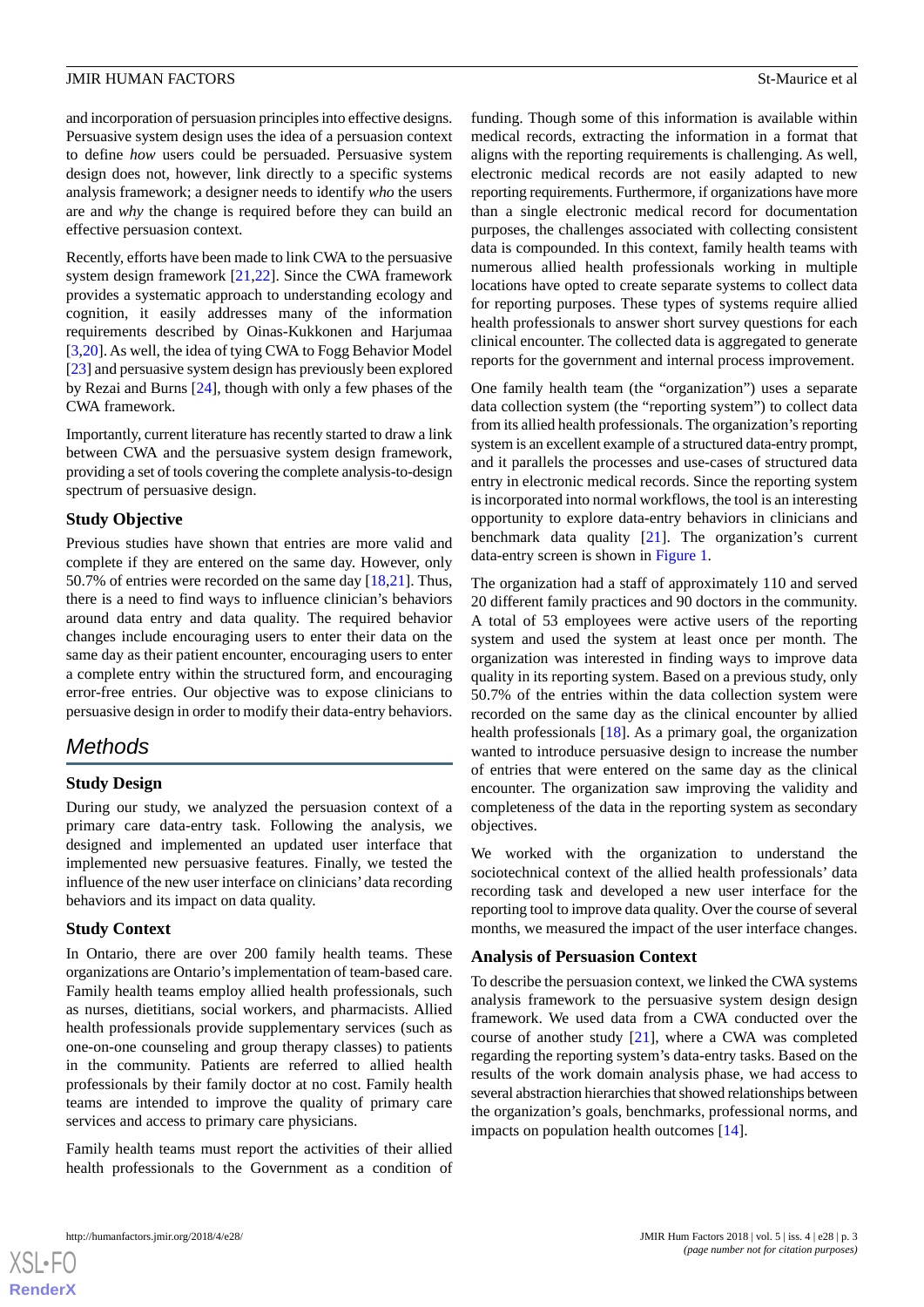#### **JMIR HUMAN FACTORS** Stemming the stemming of the stemming stemming of the stemming stemming stemming stemming stemming of all the stemming stemming stemming stemming stemming stemming stemming stemming stemming stemming s

<span id="page-3-0"></span>Figure 1. Screenshot of the reporting tool data entry screen.

| <b>RECORD INDIVIDUAL ENCOUNTERS</b>          |                                               |  |
|----------------------------------------------|-----------------------------------------------|--|
| * Denotes a required field                   |                                               |  |
| Appointment Date*<br>1/8/2017                | 囲                                             |  |
| Clinic                                       | <b>IRLAND BY AN ARTICLE Office</b><br>▼       |  |
| Type of Encounter*<br><b>Initial Visit</b>   | ▼                                             |  |
| <b>Referral Date</b>                         | I know the date the referral was received     |  |
| 1/8/2017                                     | $\blacksquare$                                |  |
| Referral Source*<br>.                        | $\overline{\phantom{0}}$                      |  |
| <b>ARRIVAL STATUS</b>                        |                                               |  |
| <b>O</b> On Time<br>$\circ$ Late             | Cancellation<br>C Late Cancellation C No Show |  |
| <b>PATIENT INFORMATION</b>                   |                                               |  |
|                                              | test, sdoh - Birthdate: 2015-08-05            |  |
| Patient*                                     | <b>SEARCH</b><br>ADD<br><b>CLEAR</b>          |  |
| Presenting Problem*                          | <b>COPD</b><br>▼                              |  |
|                                              | Show list of other topics discussed           |  |
| <b>APPOINTMENT OUTCOME</b>                   |                                               |  |
| Visit Outcome*                               | Referred to Psychiatry<br>▼                   |  |
|                                              | Show list of secondary outcomes               |  |
| Duration Of Encounter(minutes)*              | 60                                            |  |
| <b>Other Patient Specific Time (minutes)</b> | 30                                            |  |
| <b>Comments</b>                              | Spent 30 minutes trying to call psychiatry.   |  |
| <b>RECORD ENCOUNTER</b>                      |                                               |  |

Based on the results of the control task analysis and strategies analysis phases, which described decision making regarding data entry and strategies employed by users to accomplish the work, we had decision ladders and information flow maps to describe user decision making and strategy adoption [\[14](#page-16-0),[21\]](#page-16-7). Each CWA model helped identify the user's ecosystem and elements that would influence their behavior.

In persuasive system design, several principles are intended to support persuasive design. To identify which principles would be appropriate within the persuasion context, we used a CWA to inform a who, what, where, when, how (WWWWH) paradigm. Our ecological approach to persuasive design takes advantage of the strengths of each framework: CWA provides insight about *context, ecology, and cognition*; Fogg Behavior Model provides information about *when* the change will occur; and persuasive system design provides *tools and design* ideas

```
http://humanfactors.jmir.org/2018/4/e28/ JMIR Hum Factors 2018 | vol. 5 | iss. 4 | e28 | p. 4
```
 $X$ SI • FO **[RenderX](http://www.renderx.com/)**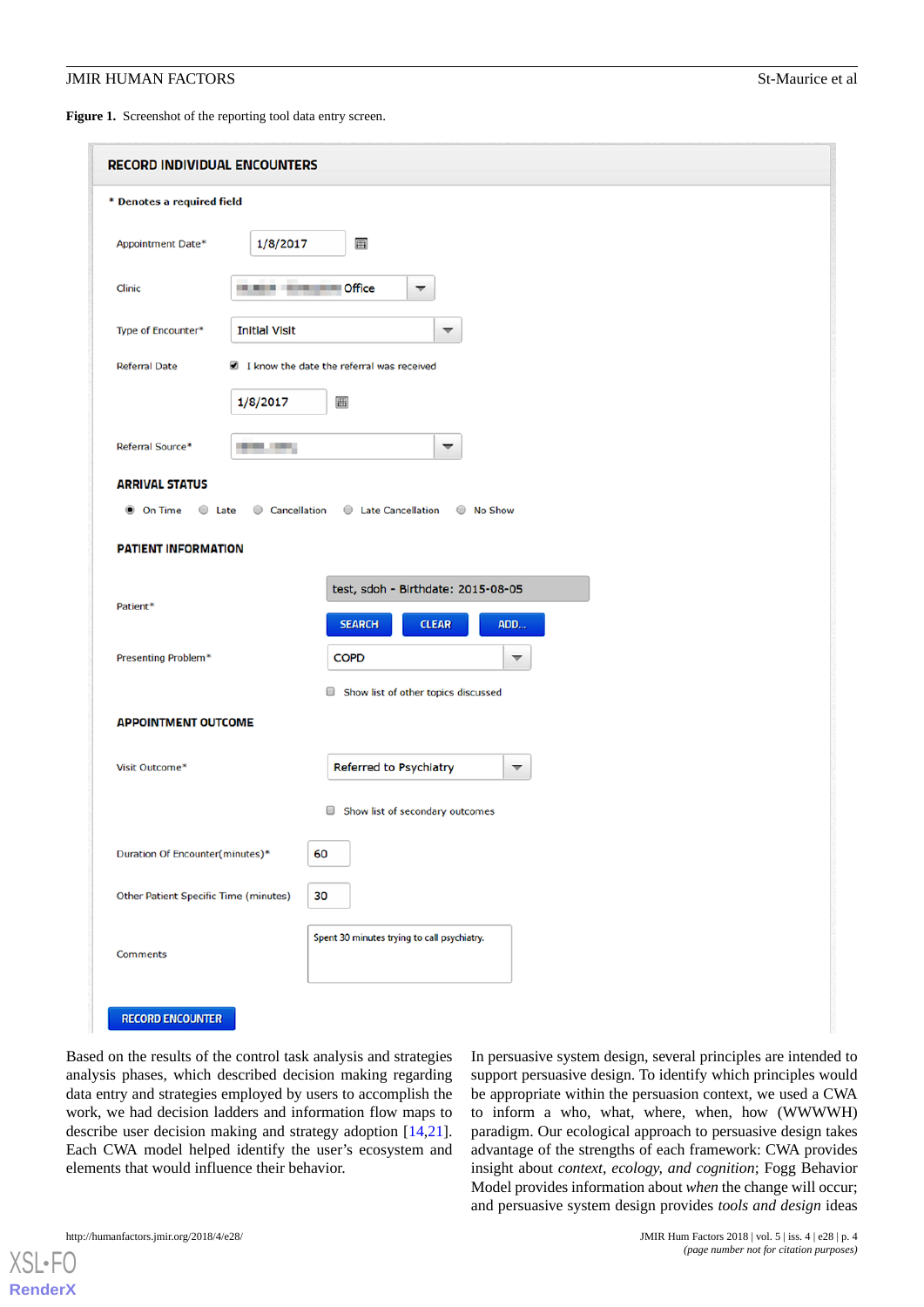that can create a change in behavior. The combination of these frameworks filled the analysis-to-design spectrum with a series of useful tools and sources of information. This was a novel approach to filling the analysis-to-design gap and generated a useful design concept to implement and test.

To link our models from CWA to the persuasive system design framework, we took previous work [[22](#page-16-8)[,24](#page-16-10)] a step further by adopting the WWWWH paradigm to map the spectrum of the persuasion context to our CWA. This use of a WWWWH approach is similar to a previous approach by Mohr et al. [\[25](#page-16-11)] but establishes a link to a full ecological framework and toolkit from a well-known systems analysis framework. For each of the questions of the WWWWH paradigm, we linked appropriate sources of information from the CWA. We also captured *when* a change would occur by mapping information from the CWA to inform Fogg Behavior = Motivation + Ability + Trigger model [\[23](#page-16-9)]. Our WWWWH approach linked specific sources of information to describe the persuasive context, which could then be used by the persuasive system design to develop an effective design. The mapping of each framework to the WWWWH paradigm is shown in [Table 1.](#page-4-0)

## **Development of Persuasive Design**

After defining the persuasion context, we identified several persuasive design principles that could help change the data-entry behavior [\[21](#page-16-7)]. These principles were selected from the persuasive system design framework [[3\]](#page-15-2) behavior. The persuasive design principles were incorporated into several different user interface designs and discussed with the organization. A final design was developed over the course of several months, during which drafts and comments were sent back and forth between our team and the organization until the design was acceptable to all parties. The design was then implemented and tested by the organization's application developers.

## **Evaluation of Impacts**

The new design was published as an update to the organization's reporting system. We measured the impact of the new design to measure the impact persuasive design had on user behaviors related to data entry.

<span id="page-4-0"></span>**Table 1.** Linking cognitive work analysis to the persuasive system design's persuasion context.

|                                 | Persuasive system design framework |            | Analytical need  | Cognitive work                                                                                                                                               | Cognitive work analysis |                                                                                                |
|---------------------------------|------------------------------------|------------|------------------|--------------------------------------------------------------------------------------------------------------------------------------------------------------|-------------------------|------------------------------------------------------------------------------------------------|
| WWWWH <sup>a</sup> paradigm and |                                    |            |                  |                                                                                                                                                              | analysis context        | phase(s) and outputs                                                                           |
| Fogg Behavior Model             | Intent                             | Event      | Strategy         |                                                                                                                                                              |                         |                                                                                                |
| Who                             | Persuader                          | User       | $N/A^b$          | Identify the persuader and<br>the user or class of users<br>who are the target of the<br>persuasive intervention.                                            | Ecological              | Work domain boundaries<br>(Phase 1) and social organi-<br>zation models (Phase 4)              |
| What                            | Change<br>type                     | Technology | N/A              | Identify what behaviors<br>need to change and what the<br>new target action or behav-<br>ior looks like.                                                     | Cognitive               | Descriptive decision-mak-<br>ing logic trees (Phase 2)                                         |
| Why                             | N/A                                | Use        | N/A              | Contextualize the reasons<br>for the task in the complex<br>system. Why did old behav-<br>iors develop and what are<br>the constraints on new behav-<br>ior? | Ecological              | Hierarchal relationships<br>between ecological factors<br>(Phase 1)                            |
| When                            |                                    |            |                  |                                                                                                                                                              |                         |                                                                                                |
| <b>Motivators</b>               | N/A                                | N/A        | N/A              | Identify motivating factors<br>within the ecology.                                                                                                           | Ecological              | Hierarchal relationships<br>between ecological factors<br>(Phase 1)                            |
| <b>Abilities</b>                | N/A                                | N/A        | N/A              | Identify user abilities and<br>capabilities. Identify con-<br>strained resources (eg, time,<br>money, etc).                                                  | Cognitive               | Descriptive decision-mak-<br>ing logic trees (Phase 2)<br>and skill taxonomy (Phase<br>5)      |
| <b>Triggers</b>                 | N/A                                | N/A        | N/A              | Identify reasons users adopt<br>specific behaviors or strate-<br>gies.                                                                                       | Ecological              | Descriptive decision-mak-<br>ing logic trees (Phase 2)<br>and strategies analysis<br>(Phase 3) |
| How                             | N/A                                | N/A        | Message<br>route | How will we create a<br>change? What design princi-<br>ples and strategies would be<br>appropriate?                                                          | N/A                     | N/A                                                                                            |

<sup>a</sup>WWWWWH: who, what, where, when, how.

 $bN/A$ : not applicable.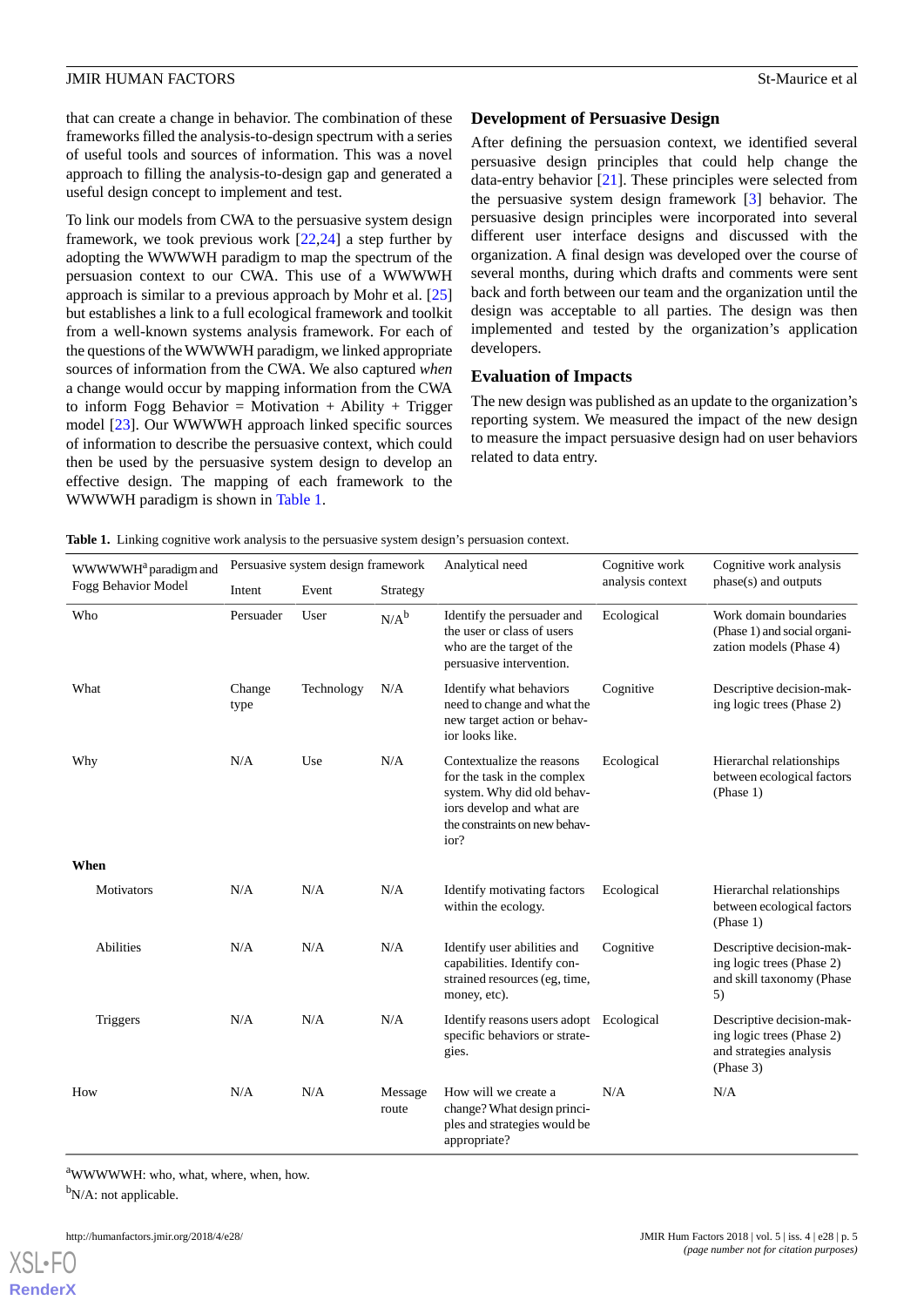#### **Ethics**

The study was submitted to the University of Waterloo Ethics Board and approved before the deployment of the new design and before the collection of data. To measure the impact of the new design, the study was positioned as a secondary analysis of data, as the organization was opting to independently deploy a suggested design. Data were collected by the organization, and users were not required to opt into the study because the change was implemented as part of the organization's normal software revision and update cycle. We served a consultancy role to assess the impact of the change as a third party. All data shared for the study was deidentified, and we had no direct contact with users.

In order to collect direct feedback and comments, the organization identified contacts to discuss the results in semistructured interviews. These contacts completed consent forms. Users were also invited to complete an anonymous survey and consented to their participation.

Throughout the study, the new design did not endanger the availability of patient data or risk the organizations' ability to report its activities. The design changes were considered passive and posed negligible risks to the organization, its users, and patients.

#### **Measures**

To measure the impact of the summary screen on data entry, we calculated measures of record validity, completeness, and timeliness. These measures were developed collaboratively with the organization during a previous study of the same system [[18\]](#page-16-4). Each of our measures is defined in [Table 2](#page-5-0).

#### **Statistical Analysis of Measures**

To measure the effectiveness of the intervention, the field study was set up using a repeated measures experimental design. We analyzed data spanning a period of 16 weeks by looking at data before and after the new design was deployed. Each data quality measure was calculated for each user 8 weeks prior and 8 weeks after the implementation of the new summary screen. The measures for each user were averaged for the pre- and postperiods. The total number of entries (ie, patient visits) were compared between periods to ensure that the visit volume was not significantly different. Data from the premeasurement and postmeasurement periods were analyzed with a paired *t* test. *P* values, Cohen *d*, and power were calculated.

## **Statistical Process Control**

We expected noise within the dataset and assumed it could skew results positively or negatively. Noise in our measures, which were generated from a real-world, dynamic, sociotechnical system over the course of 16 weeks, would not be abnormal. For example, management meetings, programming changes, organizational behavior, strategic direction, and management priorities could easily change behaviors during the study. As well, it should be expected that patient volumes and care needs fluctuate seasonally and over the study period (eg, higher volumes for the flu in the winter and lower volumes for assessments around the holidays as staff use vacation time). We wanted to ensure that our statistical results were not attributed to normal changes or noise.

Measuring changes to variables within a "noisy" complex system is not a unique challenge in health care. This issue is often encountered when evaluating quality improvement initiatives in health care and is supported by the use of statistical process control (SPC) [[26](#page-16-12)[,27](#page-16-13)]. Thus, in our study, we contextualized the impact of our intervention by using SPC techniques to measure variance over time.

The notion of SPC is to measure process variance in 2 categories. The first type of variance in SPC is chance variation (also known as common cause variation). This category of variation is caused by phenomena that are always present within a system. Chance variation is anticipated noise associated with normal system operations. The second type of variance in SPC is assignable cause variation (also known as special cause variation). This category of variation is caused by phenomena that are not typically or historically present in a system. Assignable cause variation is associated with changes to the system's operation [\[28](#page-16-14)].

A common display tool for SPC, the XmR chart, consists of 2 graphs. The first graph in the chart is a measure of a variable over time  $(X)$ . This graph shows the mean calculated value for the analysis period, an upper control limit, and a lower control limit. A line graph is shown over a period of time. If values are above or below the control limits, they represent assignable cause variation. Values between the control limits represent chance variation. The second graph in the chart shows the moving range (mR) between each value in the X graph. A mean value for the period and a upper control limit are also shown. These graphs represent the absolute value of the change from period to period and can be used to identify significant variation. Variation above the upper control limit is abnormal [[28\]](#page-16-14).

<span id="page-5-0"></span>

|  | Table 2. Data quality measures. |
|--|---------------------------------|
|--|---------------------------------|

| Measure name           | <b>Definition</b>                                                                                                                                                                                                                                                                                                                                                                                                       |
|------------------------|-------------------------------------------------------------------------------------------------------------------------------------------------------------------------------------------------------------------------------------------------------------------------------------------------------------------------------------------------------------------------------------------------------------------------|
| Percent same-day entry | The percentage of entries that were entered on the same day as the appointment.                                                                                                                                                                                                                                                                                                                                         |
| Percent complete       | The percentage of entries that were measured as complete. An entry was considered complete if all fields had data and<br>if the reason for the visit was not specified as "other." If the visit was an initial encounter, the referral source was required.                                                                                                                                                             |
| Percent valid          | The percentage of entries that were measured as valid. An entry was considered valid if the appointment date occurred<br>before the entry date, if the appointment date occurred after January 1, 2008, and if the amount of time between the<br>appointment date and entry date was <4 months. If the time between the referral date and the appointment date was<br>greater than 6 months, it was considered invalid. |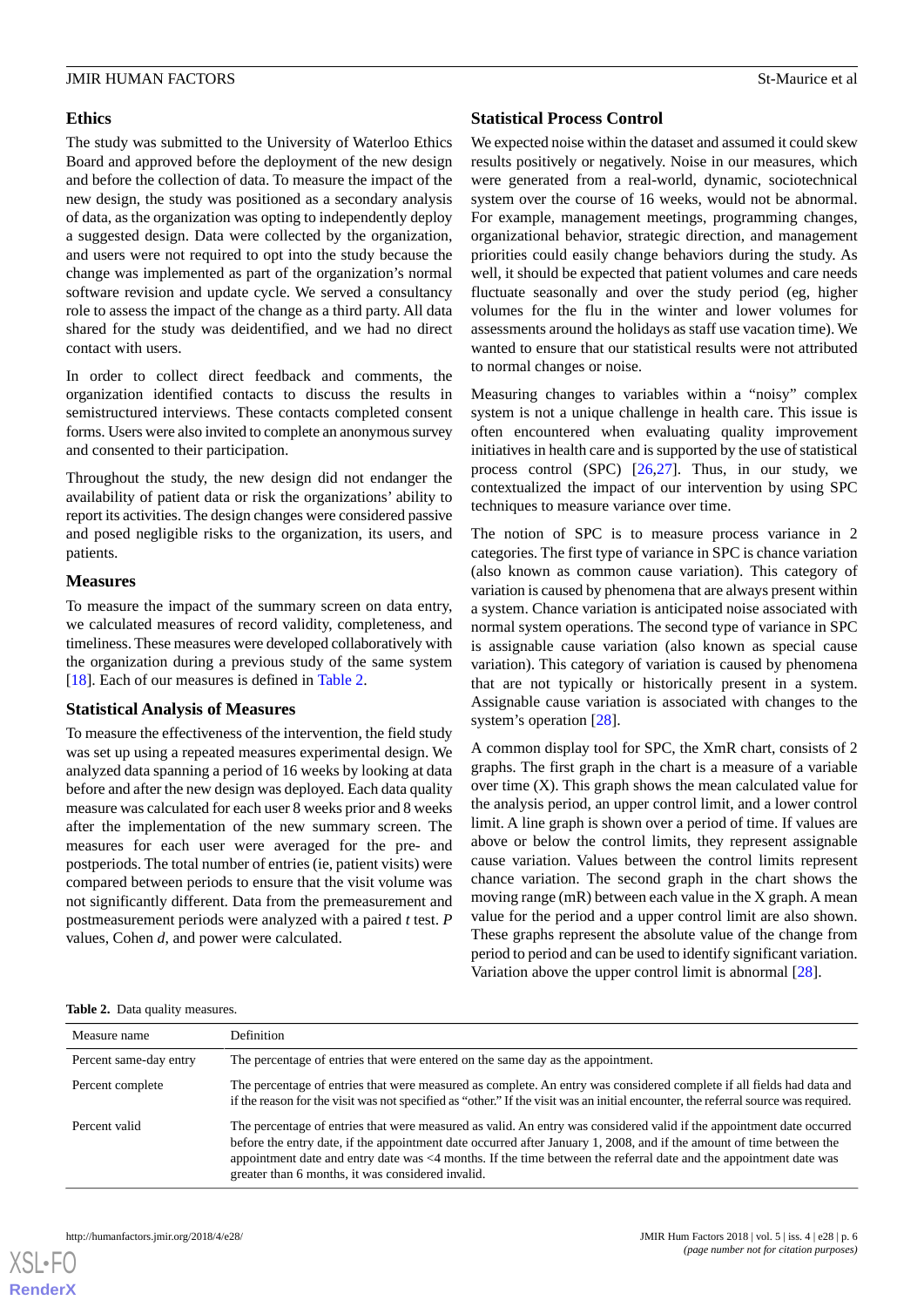SPC is intended to be used when measuring change within a complex system with many sources of noise. Normally, SPC is used to measure quality improvement by a team and becomes part of an overarching quality improvement philosophy; teams use SPC during weekly or monthly meetings to track progress, identify potential signal changes and causes, and improve processes. To analyze behavior change in data entry, SPC lends itself well to putting any observed changes into context.

We created SPC XmR charts for each of our data quality measures. We generated XmR charts with the *R* statistical software and the qicharts package. The chart generation was scripted and automated to take data directly from a secondary Structured Query Language database that performed the data grouping. To give context to the results, the XmR charts were generated with data including 7 months before the intervention and used all available data following the intervention. All data points were used to calculate the average, upper control limit, and lower control limit values. The implementation of the user interface change was graphically marked on the XmR chart with a black line and the note "UI CHANGE." Charts were created by breaking down the data by month.

## **Feedback and Comments**

After 8 weeks, users were invited to complete a survey. The survey included 3 free-text response questions, including Question A, "Do you have any comments about the reporting system?"; Question B, "Do you have any comments about the new summary screen?"; and Question C, "How could you be motivated to enter accurate, complete, and timely data into the reporting system? Did the summary screen help?"

Two managers who were familiar with the organization, its culture, and its initiatives were asked to comment on the patterns and changes visible in the XmR charts. Semistructured interviews and email correspondence took place after the design change had been deployed for 8 weeks.

## *Results*

## **Persuasion Context**

The results of our combination of CWA and the persuasive system design framework to define the persuasion context are shown in [Table 3.](#page-7-0)

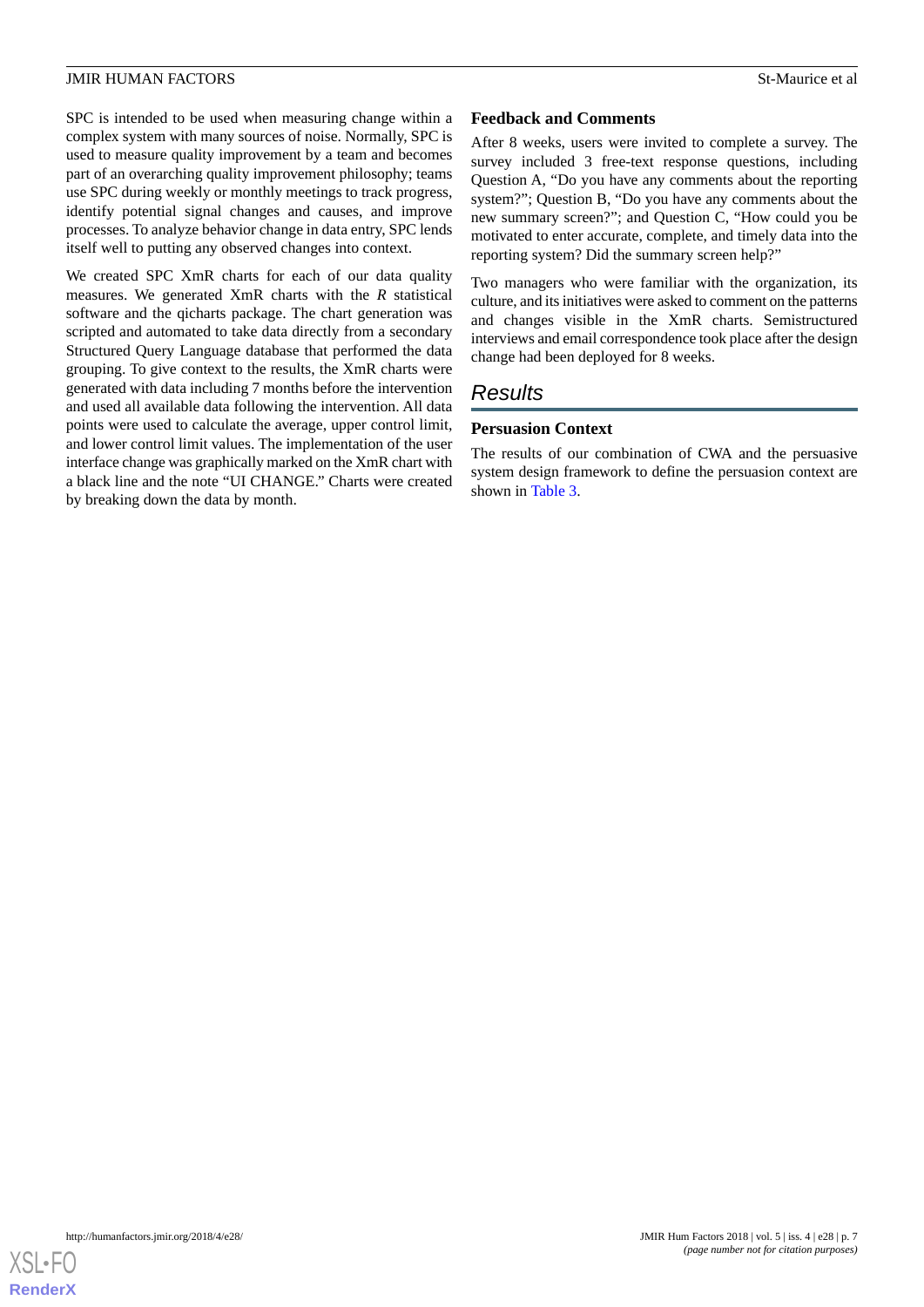#### JMIR HUMAN FACTORS STATES AND THE SECOND SECOND SECOND SECOND SECOND SECOND SECOND SECOND SECOND SECOND SECOND SECOND SECOND SECOND SECOND SECOND SECOND SECOND SECOND SECOND SECOND SECOND SECOND SECOND SECOND SECOND SECOND

<span id="page-7-0"></span>**Table 3.** Persuasion context.

| Question         | Answer                                                                                                                                                                                                                                                                                                                                                                                                                                                                                 | Referenced framework                                                                                                                     |
|------------------|----------------------------------------------------------------------------------------------------------------------------------------------------------------------------------------------------------------------------------------------------------------------------------------------------------------------------------------------------------------------------------------------------------------------------------------------------------------------------------------|------------------------------------------------------------------------------------------------------------------------------------------|
| Who              | Our target users are health professionals entering data into the family health team reporting<br>tool. There are no complex team dynamics as users enter data. The exercise is individual.                                                                                                                                                                                                                                                                                             | Described and modeled in the abstrac-<br>tion hierarchy phase of cognitive work<br>analysis                                              |
| What             | At the alert level of the control task analysis, we want users to enter their data into the<br>system after they have finished a patient encounter.                                                                                                                                                                                                                                                                                                                                    | Described and modeled in the control<br>task analysis phase of cognitive work<br>analysis                                                |
| Why              | Summarizing the data is related to benchmarks and norms of the organization. The task<br>will help the organization be accountable. Timely data will allow the organization to re-<br>spond to needs more quickly. Professional values and training provide potential insightful<br>constraints on the change. Building and moderating behavior through a sense of "duty"<br>or by developing the sense of a professional norm could be a valuable approach to per-<br>suasive design. | Described and modeled in the abstrac-<br>tion hierarchy phase of cognitive work<br>analysis                                              |
| When             |                                                                                                                                                                                                                                                                                                                                                                                                                                                                                        |                                                                                                                                          |
| Motivation       | Users have professional values which will lead them to input data. Users are responsible<br>for meeting organizational benchmarks; failing to report data could result in disciplinary<br>action.                                                                                                                                                                                                                                                                                      | Described and modeled in the abstrac-<br>tion hierarchy phase of cognitive work<br>analysis                                              |
| <b>Abilities</b> | Users need to prioritize their time and engage in time management to change this behavior.<br>They need time and time management abilities.                                                                                                                                                                                                                                                                                                                                            | Described and modeled in the skill,<br>rule, and knowledge taxonomy phase<br>of cognitive work analysis                                  |
| Triggers         | Users are triggered and influenced to record data by organizational policies, workload<br>requirements, experience, technical abilities, and practice workflows.                                                                                                                                                                                                                                                                                                                       | Described and modeled in the strategies<br>analysis phase of cognitive work anal-<br>ysis                                                |
| How              |                                                                                                                                                                                                                                                                                                                                                                                                                                                                                        |                                                                                                                                          |
| Message          | Persuasive messages should encourage users to enter data on the same day. The messages<br>should appeal to each user's sense of professional duty and desire to meet professional<br>norms. Users need to be encouraged to think about entering data right away and avoid<br>the bulk entry strategy. Users need to be encouraged to use the same-day workflow<br>strategy.                                                                                                            | Described and modeled in the strategies<br>analysis phase of cognitive work anal-<br>ysis. Application of persuasion context<br>analysis |
| Route            | The persuasive route can be direct or indirect.                                                                                                                                                                                                                                                                                                                                                                                                                                        | Persuasion context analysis                                                                                                              |
| Strategy         | To reduce entry delay, a dialogue-based persuasion strategy could be appropriate. Effective<br>approaches might include praise, rewards (computer-based), or suggestions. Reduce entry<br>delay, a persuasion strategy based on social support, could also be appropriate. Effective<br>design principles might include social comparison, normative influence, and social facil-<br>itation.                                                                                          | Persuasive system design framework                                                                                                       |

## **Persuasive Design**

#### *Design Description*

The organization wanted an unobtrusive design that did not involve amending entry fields in the system's input screen (see [Figure 1\)](#page-3-0). In the final design, the persuasive elements were introduced to the system through a new summary screen that was displayed after each user entered data. Whereas users normally clicked "RECORD ENCOUNTER" and were brought to a blank form, the change would now show a summary screen and ask users to click "RECORD ANOTHER ENCOUNTER" after reviewing the new content in the new design. The design of the summary screen was divided into 3 sections. A screenshot is shown in [Figure 2.](#page-9-0)

## *Section 1: "Your Updated Data Based on Your Entry"*

The first section of the screen is linked to the data validity and data completeness measures. This section supports data accuracy and completeness by inviting users to edit their submission, if anything is missing or incorrect, after showing a summary. An "Edit Entry" button was placed below the text to support the

[XSL](http://www.w3.org/Style/XSL)•FO **[RenderX](http://www.renderx.com/)**

editing workflow; users can go back and make changes if an error was recorded or if something was missed.

This section was an adaptation of the verifiability and trustworthiness principles of the persuasive system design. In this context, users see what data they have inputted into the system and can see how it will be counted in reports. It aims to clarify how the data they inputted will be used.

## *Section 2: "How did This Change Your Current Reporting Statistics?"*

Previous studies have found a positive relationship between use and data quality. For example, audit-based education proved to be an effective tool for improving data quality in primary care by providing users with a baseline during meetings, educating users about how data is used and recorded, and establishing goals [[5\]](#page-15-4). Thus, increased attention and focus on data, engagement of stakeholders, and comparisons had positive impacts on data quality. Facilitating these processes would be a good use of persuasive design. In a previous study, there was a positive relationship between use and completeness for the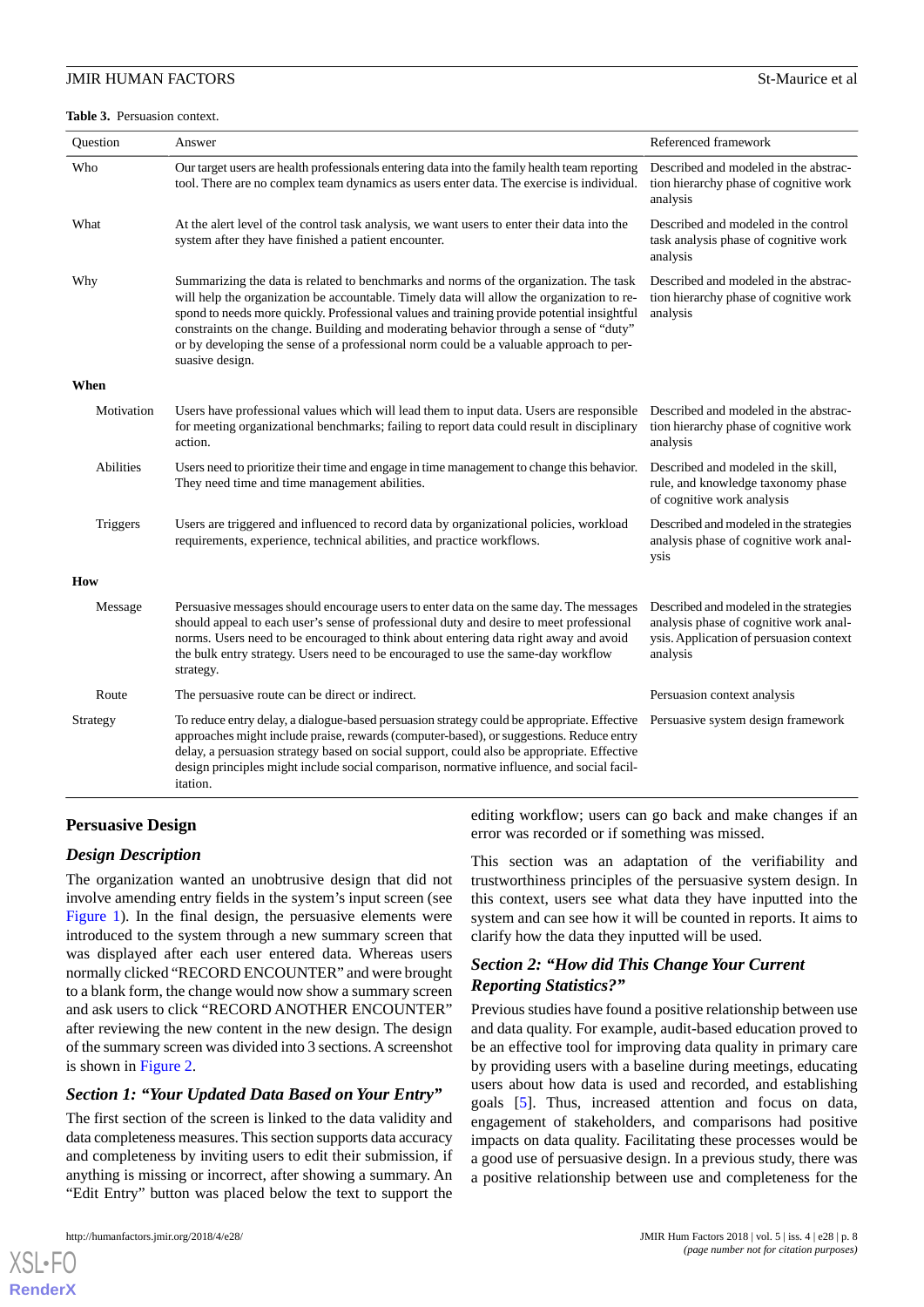reporting tool [[18](#page-16-4)], suggesting that encouraging use would have positive impacts on data within the reporting tool.

This section aims to engage users with their data. As an alternative to users "using" their data through a report, the screen automatically shows important graphs, and in a sense, forces them to "use" their data. The design includes information that was deemed to be most important by the organization; a pie chart that broke down the user's no-show rate from the last 3 months, the user's follow-up ratio from the last 3 months, and a graph of scheduled visits (no-shows and actual encounters) over the last 2 weeks. Beneath these charts, users could click "Review My Stats" and generate more complex reports in the report module.

By engaging users with their data, the design aims to improve timeliness (ie, keep the data up to date for proper graphing) and encourages users to input valid and complete data to correctly display their data. The sentence "How did this change your current reporting statistics?" refers to how the user's action and inputted data changes their statistics in reports. This was an implementation of the task support self-monitoring principle from the persuasive system design model.

#### *Section 3: "Badges and Awards"*

In the persuasive system design framework, the praise principle states that "by offering praise, a system can make users more open to persuasion" [[3\]](#page-15-2). The section uses badges to encourage and normalize entering data on the same day. The persuasive design encourages users to think about keeping their statistics and encourages them to change their workflows and data-entry strategies accordingly.

The final iteration of the badges section shows a "same day" badge, which is programmed to display and reward the percentage of same-day entries. Different badges are presented with 70%, 80%, and 90% marks. The text provides a current same-day percentage measure. As long as a user remains between 90% and 100% same-day, they will keep the "top" badge available to them. This section also displays the percentage of users that enter their data on the same day. The message at the bottom is an implementation of the praise dialogue principle and the social facilitation principle from the persuasive system design model. This section aims specifically to encourage same-day entries.

#### **Impact Measures**

#### *Statistical Results*

We collected data from all active users of the system (53 users), paired for the pre- and postperiods. We compared the number of entries completed in the 8 weeks prior to the change and the 8 weeks after the change. The average number of entries per user for the preperiod was 336.62 and for the postperiod was 314.31. The difference of 22.31 entries was not significant (*P*=.23). Thus, the pre- and postperiods were similar in terms of the volume of patient visits and data collection. The results of the paired *t* test of each data quality measure are presented in [Table 4](#page-10-0).

According to the pre-post analysis, the intervention increased the percentage of same-day entries by 10.3%. The test was statistically significant (*P*<.001) with a power of 0.999. The Cohen *d* of 0.70 would be considered a large effect.

According to the pre-post analysis, the intervention decreased the percentage of complete records by 4.8%. The test was statistically significant (*P*<.001) with a power of 0.957. The Cohen *d* of 0.505 would be considered a large effect.

According to the pre-post analysis, the intervention increased the validity measure by 0.7%. The test was (marginally) statistically significant (*P*=.05) with a power of 0.537.

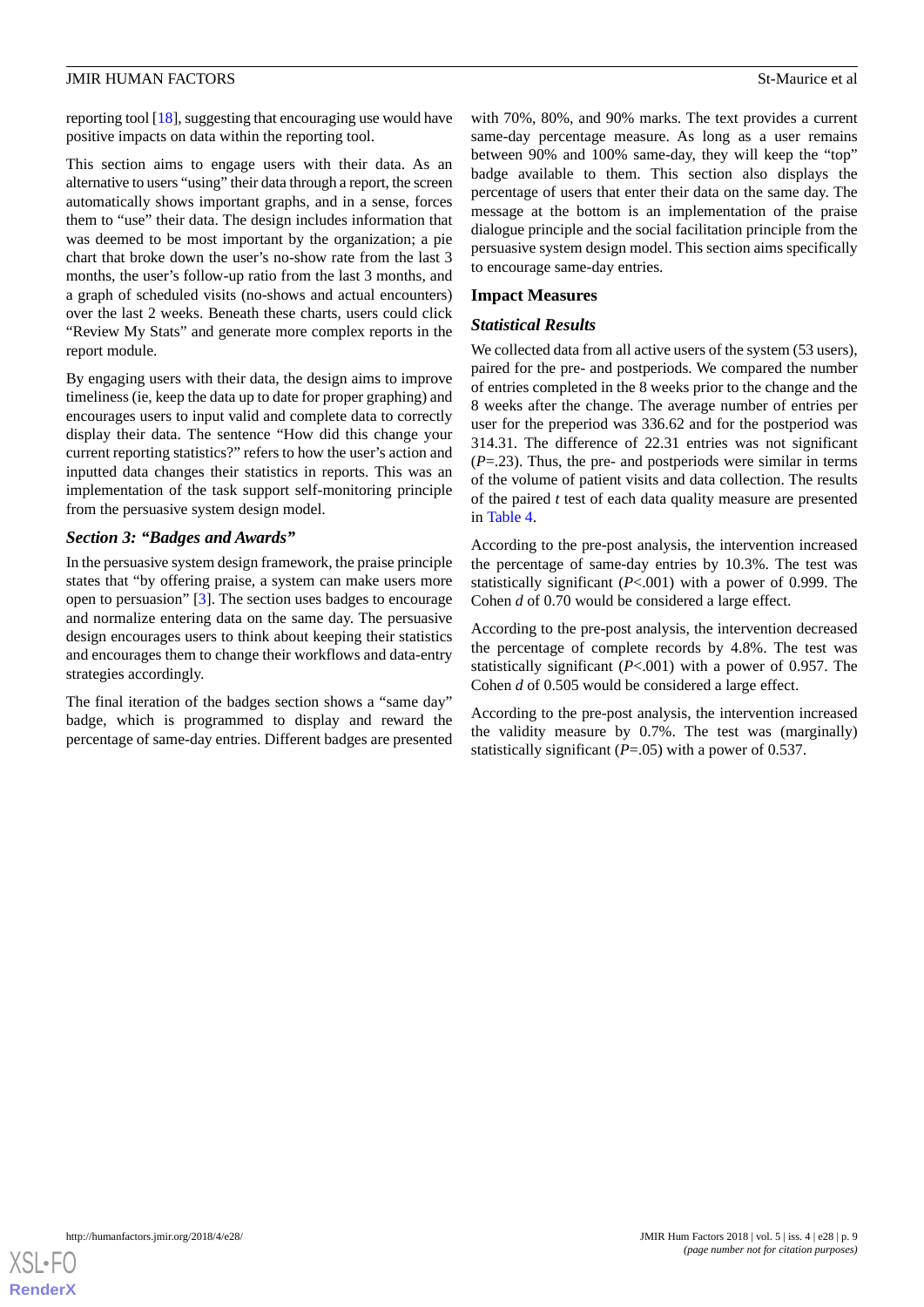#### **JMIR HUMAN FACTORS** St-Maurice et al.

<span id="page-9-0"></span>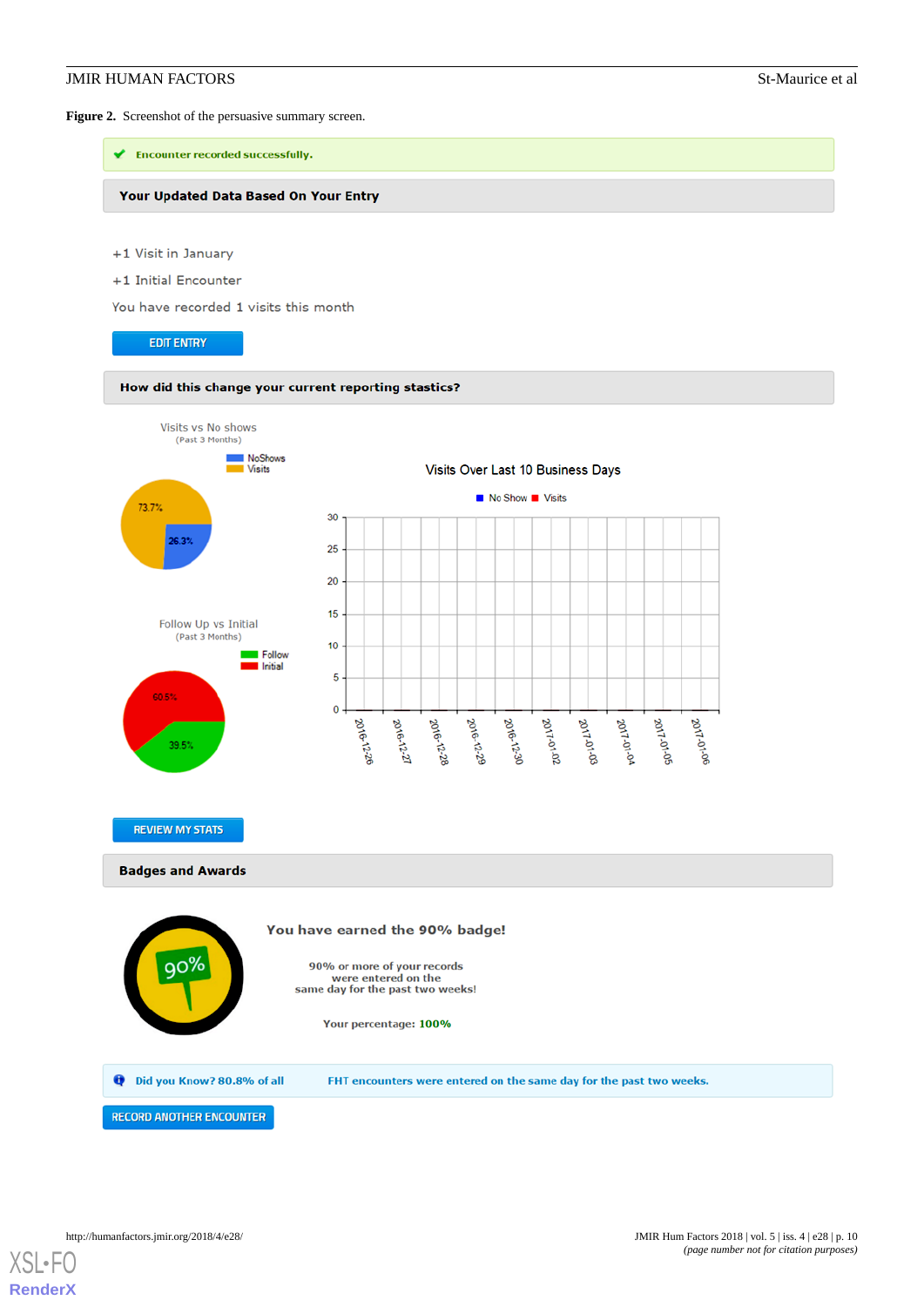<span id="page-10-0"></span>**Table 4.** Pre versus post results with paired *t* tests.

Complete records 86.3 81.6 −4.8 <.001 0.978 0.545 Validity measure **98.9** 99.6 +0.7 0.537 0.282

## *Control Charts*

To understand the changes to the data measures in the context of noise, we created XmR charts for same-day percentage, completed percentage, and validity percentage. Data for the XmR charts were grouped into months. Data from 7 months prior to the change and 3 months afterward were included to contextualize historical system noise and put the changes after the design change into a larger context. The user interface change took place in the last week of November 2016.

As shown in [Figure 3,](#page-10-1) the same-day percentage average rose above the upper control limit after the change. For 3 months after the change, the same-day percentage were almost all above the upper control limit, which can be attributed to assignable cause variation and was not associated with normal variation or "noise" in the system. The mR (eg, the change from month to month) was high immediately after the change. The perceivable increase in the timeliness measure is consistent with the statistical results.

<span id="page-10-1"></span>As shown in [Figure 4,](#page-11-0) the complete percentage did not rise above the upper control limit after the change. In fact, the values dropped below the lower control limit. As the values dropped below the control limits, the changes represent assignable cause variation and were likely caused by the change. By the third month after the change, the completeness measure returned to

a midrange point. The mR (eg, the change from month to month) was very high immediately after the change. This indicates that the change to the user interface impacted and changed the measure in a significant way. The perceivable drop in the completeness measure is consistent with the statistical results.

As shown in [Figure 5](#page-11-1), the validity percentage average rose above the upper control limit after the change. For 3 months after the change, the validity percentage stayed within the control limits and could be associated with normal variation or "noise" in the system. The mR did not rise above the upper control limit or below the lower control limit. Based on this chart, the change did not impact the data's validity. The changes in the validity measure were consistent with the statistical results, which were marginal with a *P* value of 0.5.

#### **Feedback and Comments**

#### *User Feedback*

A total of 17 users completed the survey that was distributed, and 13 of those users provided comments to Question B, "Do you have any comments about the new summary screen?" and Question C, "How could you be motivated to enter accurate, complete and timely data into the reporting system? Did the summary screen help?" Relevant responses to each question are shown in [Table 5](#page-12-0) and [Table 6.](#page-12-1) A complete set of responses are available in a published dissertation [\[21](#page-16-7)].

**Figure 3.** XmR chart of timeliness measure. CL: control limit; UI: user interface; UCL: upper control limit. xMR Control Chart of User Sameday-Entry Measure (Timeliness)

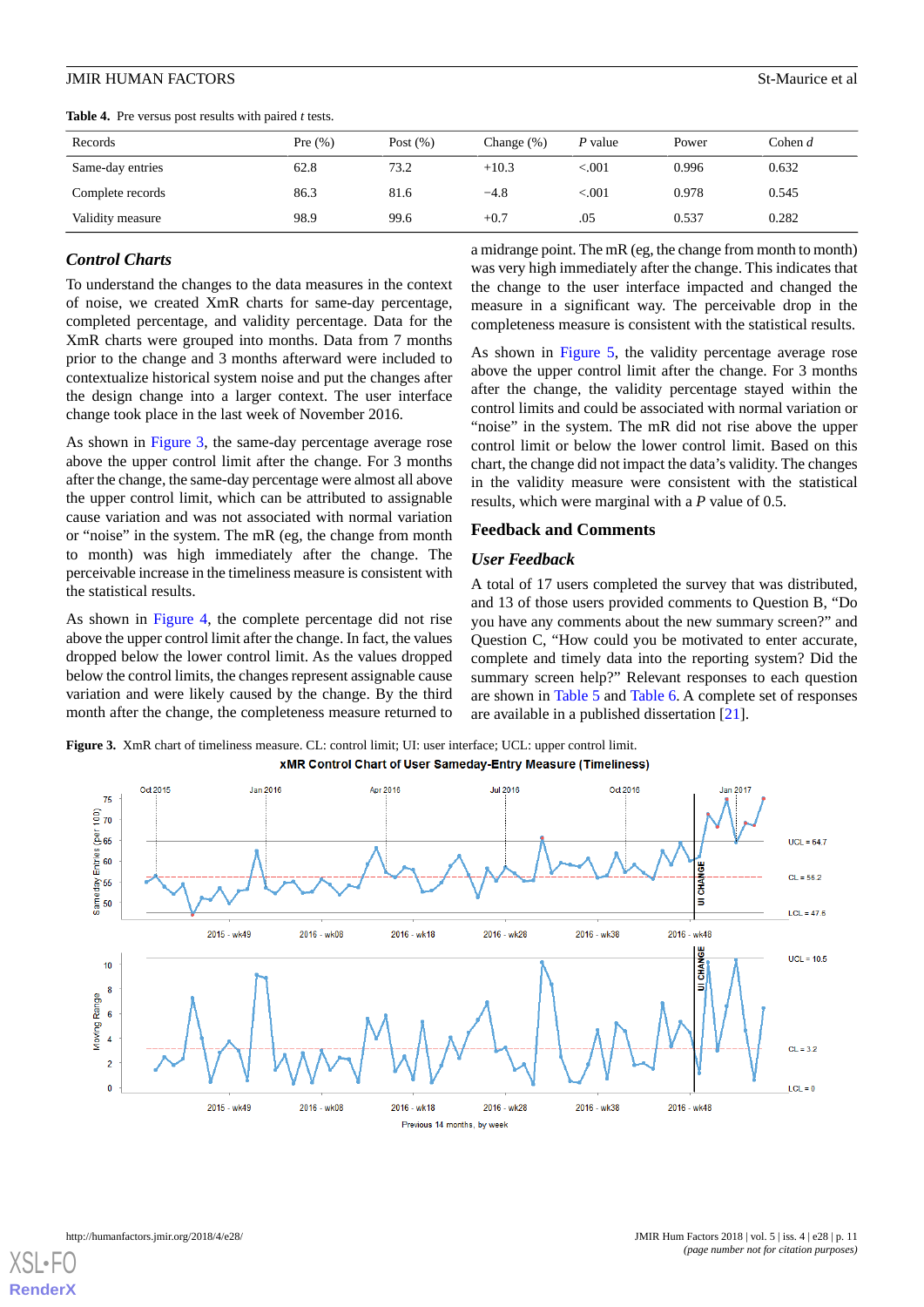## **JMIR HUMAN FACTORS** St-Maurice et al.

<span id="page-11-0"></span>



<span id="page-11-1"></span>**Figure 5.** XmR chart of validity measure. CL: control limit; UI: user interface; UCL: upper control limit.<br>**XMR Control Chart of User Accurate-Entry Measure (Accuracy)** 



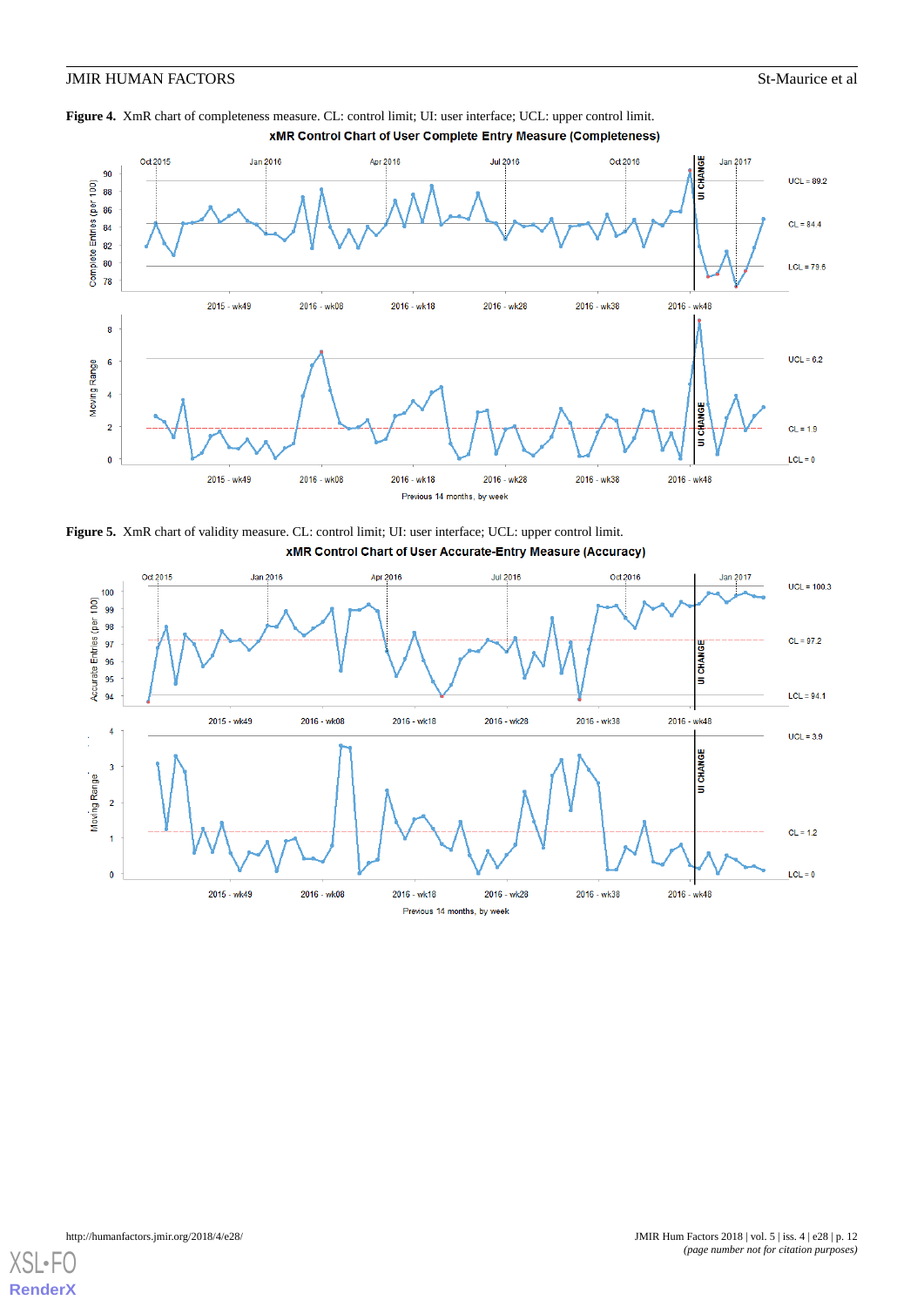#### <span id="page-12-0"></span>**Table 5.** Responses to Question B.

| Respondent | Comment                                                                                                                                                                                                                      |
|------------|------------------------------------------------------------------------------------------------------------------------------------------------------------------------------------------------------------------------------|
| 5          | It makes me feel anxious and unhappy to see a lot of no shows.                                                                                                                                                               |
| 6          | The new screen data seems to put more unnecessary pressure on data entry.                                                                                                                                                    |
| 8          | Even though it only takes a few seconds for the new screen to load and then a few more seconds to click "record encounters" and for<br>that screen to load, it really adds up! [Entering data] seems to take way longer now. |
| 9          | I like seeing the graphs — I'm a visual person, and this helps to summarize what I view as important info about my practice.                                                                                                 |
| 10         | Please remove — adds time to data entry and doesn't change practice.                                                                                                                                                         |
| 11         | I would prefer to see the summary screen once only when I start to enter data []                                                                                                                                             |
| 14         | Seems unnecessary.                                                                                                                                                                                                           |
| 15         | I don't need to see my percentages page after entering each client encounter. Could be used as a summary page of day/week/month.<br>Easy to read and understand.                                                             |
| 16         | The summary needs only to come up when I have completed all entries, not after every [patient] encounter [because it] takes too much<br>time.                                                                                |
| 17         | The new summary screen added lag time to inputting stats, and [has made] the process [more] cumbersome.                                                                                                                      |

#### <span id="page-12-1"></span>**Table 6.** Responses to Question C.

| Respondent | Comment                                                                                                                                                       |
|------------|---------------------------------------------------------------------------------------------------------------------------------------------------------------|
| 5          | I always have entered my data on the same day. Summary screen just makes me anxious.                                                                          |
| 6          | I have usually recorded data on the same day. The new screens seem to discourage that.                                                                        |
| 7          | I personally did not see any difference.                                                                                                                      |
| 8          | It helped slightly. I find I am now entering stats every 7-9 days instead of every 9-14 days.                                                                 |
| 9          | I'm not sure it provided extra motivation; I'm a pretty organized person so have always wanted to keep on top of doing stats.                                 |
| 10         | Monetary rewards [would be motivating]. [] The summary screen did not help [motivate me].                                                                     |
| 11         | At first [the new screen] helped somewhat; now I again rely on my own motivation to keep up to date, which ebbs and flows with the<br>demands of my schedule. |
| 13         | [The new screen helped] a bit.                                                                                                                                |
| 15         | I was already entering data on daily basis, but I do feel it could act as a motivator to those who have not in recent past.                                   |
| 16         | I know I need to enter my work into [the reporting tool] but I am not particularly motivated to do so, not sure what would motivate<br>me.                    |
| 17         | It was nice to see incentives on the screen of reaching goals and receiving badges, but other incentives would likely help motivate.                          |

#### *Comments by Management*

The 2 managers designated as contacts were asked to comment on the drop in the completeness measure. The Information Systems Manager responded as follows:

#### *It appears it is because of the referral issue.*

*There is an option where you can [click] 'I do not know when the referral source was' [and the system, therefore, records] the date of 1900-01-01.*

*[We implemented this feature because] staff pushed back saying that they do not always have the referral date handy so they need [the 'I do not know'] option...*

*If [users] leave the default option of 'I know when the referral date is '[the system] forces [users] to [enter] a date'. Based on the data, it seems that more users have started to click the 'I do not know the referral date' option, which seems to explain the change in the completeness measure.* [Information

[XSL](http://www.w3.org/Style/XSL)•FO **[RenderX](http://www.renderx.com/)**

Systems Manager, personal communication, February 16, 2017]

The managers were also asked to comment as to whether or not other interventions, meetings, or policies around data entry had changed over the course of the study period. They noted that there was no formal or direct intervention around data entry in the reporting system other than the user interface change.

# *Discussion*

#### **Objective**

Our objective was to find a way to influence clinician behaviors around data entry and to improve data quality. Our approach was to expose users to a new design that adopted persuasive design principles in order to modify their data-entry behaviors. Based on our results, there is evidence that a behavior change took place for users of the reporting system as a result of the design change.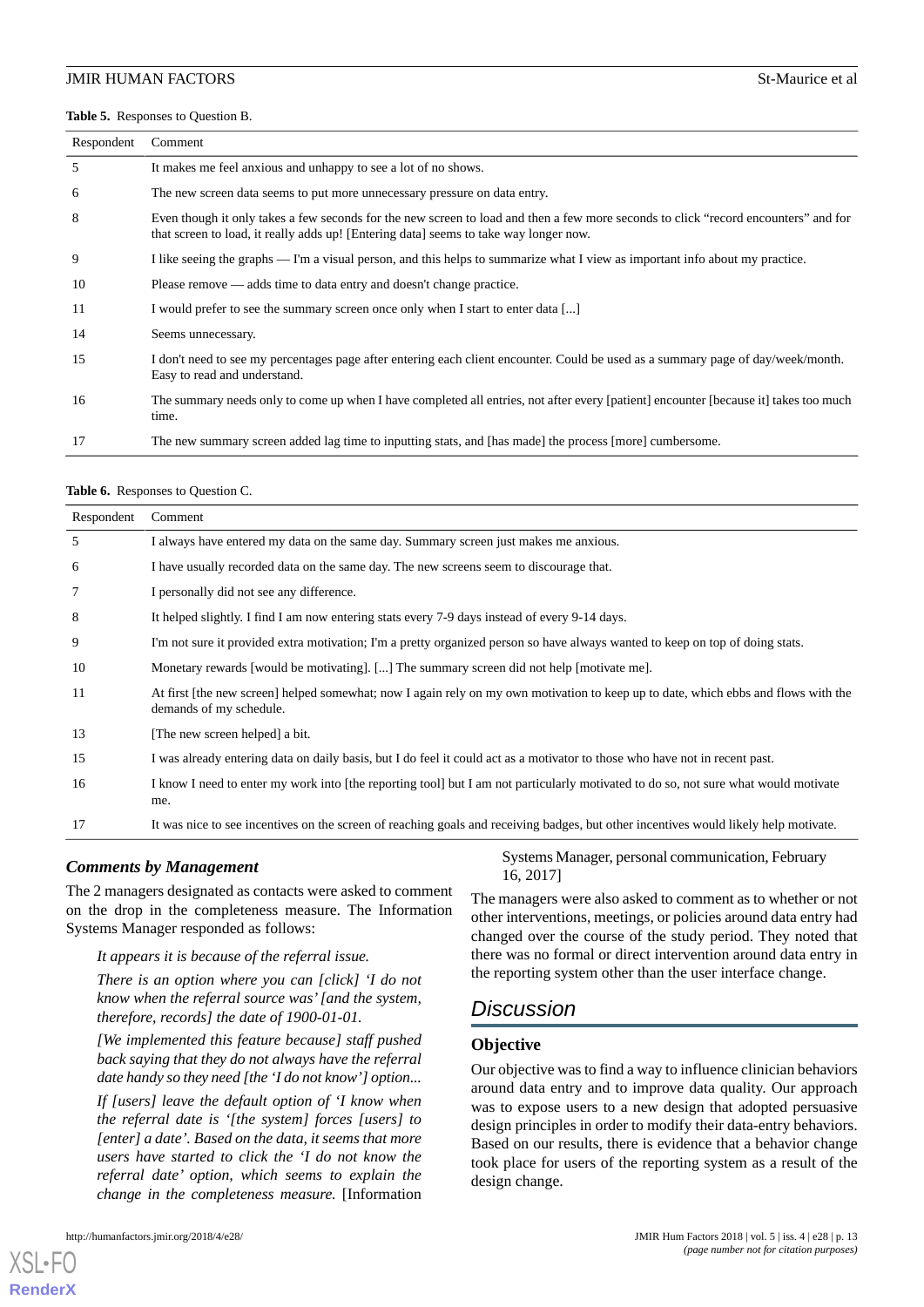## **Impact of Design Change**

## *Data Quality Measures*

There were changes immediately after the new design was deployed in each of the 3 data quality measures used to measure the impact of the design change. Though these measures were not perfect representations of timeliness, completeness, and validity, they were suitable proxies. In a previous study, the improvement of these measures represented measurable enhancements to data quality [[18\]](#page-16-4).

Obviously, there may be questions about whether the observed changes can be attributed to the changes to the user interface. The organization had an interest in improving data quality, and various meetings, staff instructions, or other events over the study period could have contributed to the improvement. We attempted to contextualize this potential problem by using SPC control charts and by discussing this potential problem with the management contacts.

The SPC control charts are intended to help differentiate changes related to noise and "normal" changes within the system. We attribute any meetings, staff instructions, or other events related to data quality as "normal" system noise. The SPC chart contextualizes normal changes when values occur between the control limits. Based on the data available for the previous year, any events that could have changed data quality fell within these bounds. The user interface change was a unique event and pushed the measures above the upper control limits, meaning that something occurred outside the normal system "noise" and that the values were significant and could be assigned a cause. Since management commented that there were no other events during the study period that could have influenced the measures, there is good evidence that the user interface design change very likely impacted the measures. These conclusions are supported by the *t* tests and significant statistical inferences.

The impacts of the design change did not work exactly as intended. The timeliness measure improved, the completeness measure worsened, and the validity measure showed a marginal (if any) change.

## *Timeliness Measure*

The XmR chart for the timeliness measure tells a compelling story. Before the change, the system signal was relatively stable. Small spikes occurred before the end of each quarter, which managers associated with peak reporting periods and seasonal organizational pressures. Before the implementation, there were no other obvious trends and no out-of-control signals. After the change, all values were above the upper control limit. There was a significant change after the user interface change, based on the mR graph. Based on the results of the XmR charts and the paired *t* test, the evidence is compelling that the intervention increased the number of same-day entries within the system.

## *Completeness Measure*

The XmR control chart for the completeness measures shows that the completeness measure was a relatively stable measure over the previous 7 months. There were no noticeable spikes or changes, and no trends or out-of-control signals were seen. The month before the implementation, the completeness measure

hit a high point. A significant impact on the completeness measure can be seen when the intervention was deployed. The impact was significant, as shown in the mR graph. Interestingly, it appears that after the initial "shock" of the change, the completeness variable appears to be returning to normal. The results of the *t* test and XmR are consistent.

Based on the comments from the organization's managers, it appears that immediately after the summary screen introduction, the completeness measure was reduced because there was a significant change in a number of entries recorded with the "I don't know the date" instead of entering the referral date for initial encounters. It is very interesting that a passive change to the user interface (a noninteractive summary screen) changed user behavior in this way. The summary screen appears *after* users enter the information and select referral details. It appears that a statistically significant number of users responded independently to the intervention in the same manner. This may represent a reaction to the "same day" badge on the summary screen: to hit this metric as quickly and easily as possible, users abandon the referral date to optimize their time. This tradeoff is consistent with behaviors modeled in the CWA [\[21](#page-16-7)]. To counterbalance this adaptation, a "completeness" badge may be appropriate.

## *Validity Measure*

Interestingly, the results of the validity values are comparable to the results from other medical registry case studies, which have reported 98% accuracy (ie, validity) based on a gold standard [\[29](#page-16-15)]. The data show that there was a significant change in the percentage of valid records.

It is important to put these improvements in context, as they were relatively small. The paired *t* test did not have a strong statistically significant result compared with the other measures. The Cohen *d* of 0.282 would be considered a small-to-medium effect. Though the validity measure in the XmR chart shows an improvement, rejecting the null hypothesis and concluding that there was a significant impact should be cautiously done.

#### **User Comments**

Several users articulated positive feedback and gave the intended behavior change heuristics that the summary screen was intended to encourage. For example, "I find I am now entering stats every 7-9 days instead of every 9-14 days," "I like seeing the graphs — I'm a visual person, and this helps to summarize what I view as important info about my practice," "It was nice to see incentives on the screen of reaching goals and receiving badges," and "I feel it could act as a motivator to those who have not [been timely] in the past." Some users suggested there was only an initial impact with comments such as "At first it helped somewhat; now I again rely on my own motivation." These comments align with the persuasive system design proposed by Oinas-Kukkonen and Harjumaa [[3\]](#page-15-2): there are different kinds of behavior change (eg, one time, short-term, long-term), and different kinds of interventions are appropriate for each. While it is clear that the summary screen introduced a change in behavior and influenced the users, further work will be required to properly categorize the change as either short-term or long-term.

 $XS$ -FO **[RenderX](http://www.renderx.com/)**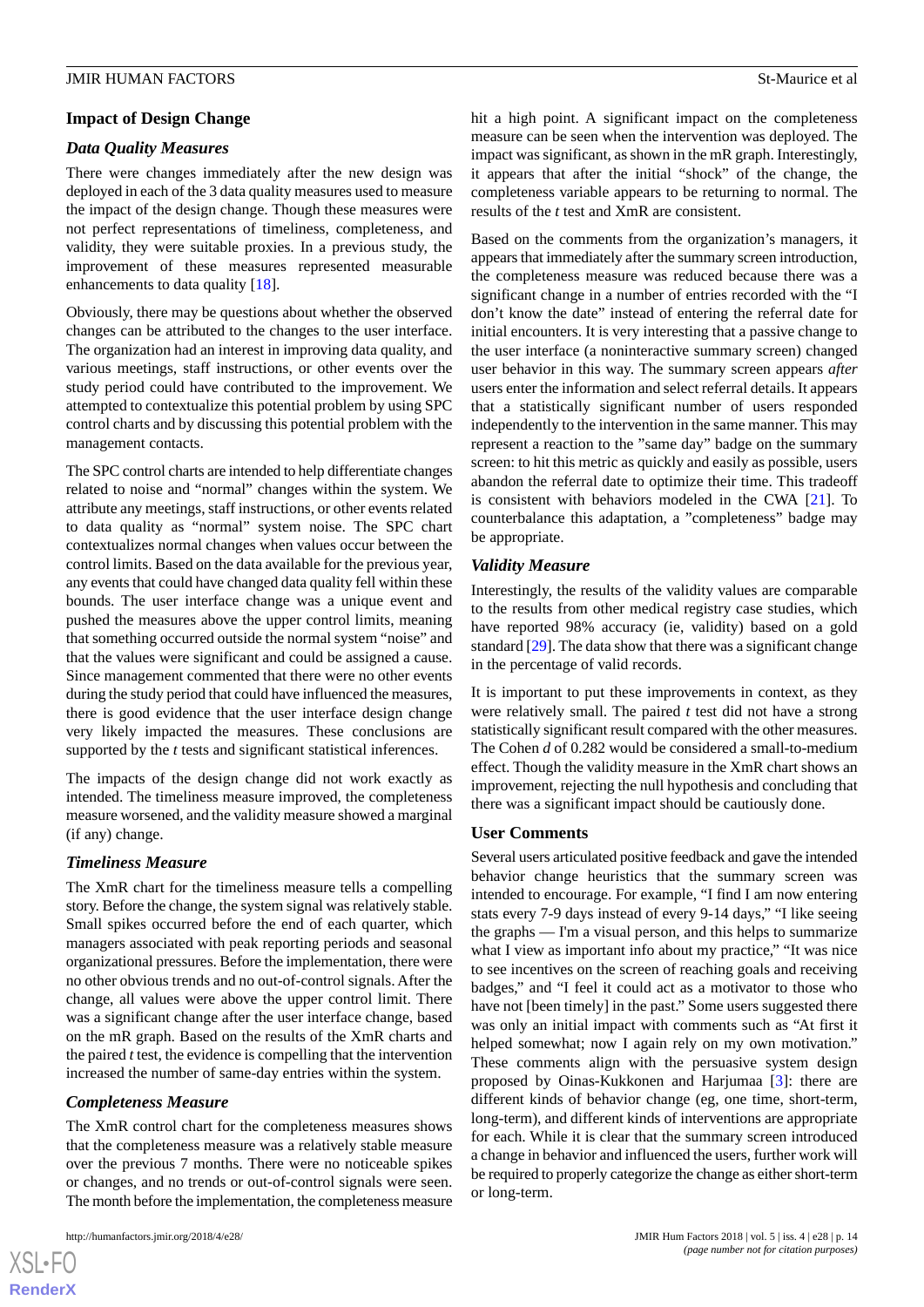Other comments in the survey were concerning. One user reported that it felt like there was new pressure on data entry. This is not an incorrect impression, but associating pressure to enter data with the summary screen was unexpected. It appears some users saw the summary screen as an accentuation of historic management reminders to enter data on time and had a negative reaction. This is further described by another respondent who said the summary screen made them feel "anxious and unhappy" and complained that "the summary screen just makes me anxious."

Anxiety and unhappiness from users are very strong words. However, the true cause of anxiety is not the summary screen or the data, but the user's performance and statistics. Specifically, the user complained that the summary screen caused anxiety because the system reminded them that they had no-show visits on their record. This would be akin to a student expressing anxiety over seeing their grades posted on a learning management platform. Regardless, if users feel that the summary screen is tracking their progress closely as a proxy manager, it is understandable that performance tracking could cause anxiety.

Contrasting responses were provided regarding the summary screen. Whereas some users expressed seeing a carrot, others saw a stick. Based on the data and outcomes, this would be an example where performance and preference are not correlated; it appears performance is occurring where preference is not.

#### **Design Improvements**

The final design used in the study was developed in collaboration with the organization. As it is in many cases and was also in this case, certain compromises were made, and the organization was the best expert on what kind of solutions should be provided for their employees and how to make changes without causing any problems. Having said this, there are several possible iterations for the design.

Five comments mentioned concerns about the performance impacts of the summary screen, including "adds time and doesn't change practice", "The summary screen added lag time and [made the process] more cumbersome," "[The extra time required] really adds up!", and "It feels slower to load pages and enter data." Based on these comments, there does appear to be a concern about the performance of the system. The organization has since taken this feedback and adjusted their queries with table-valued functions to reduce the load time by 80% (Information Systems Manager, personal communication, February 16, 2017).

In other comments, users provided suggestions for user experience and user interface adjustments to the summary screen. For example, 2 users suggested having the summary screen appear only once a day, instead of after every encounter, or enabling a daily, weekly, and monthly view. These suggestions are not unreasonable and could be implemented by the organization in a software revision. Taking the summary screen out of the workflow would address most of these concerns, but it is not clear if this would continue to provide the same effect on user behavior.

In terms of improving the summary screen, a few design heuristics may help alleviate some of this anxiety. Currently,

the data provided is only a measure of a single user's data. Comparisons between groups and users might help alleviate performance anxiety by normalizing their results. If a user is worried about their performance, would it not be helpful for them to see the performance of other similar users? A comparison paradigm could help build a user's confidence, compliance, and engagement and reduce potential anxieties about their own data. Further work and study would be required, however, as there is also the possibility that comparisons could increase anxiety by making users defensive about their performance and feel inadequate about their statistics compared to peers. The comparison concept is part of the persuasive system design model, which describes normative influence and social facilitation as design principles. This idea would not be difficult to incorporate into the new summary screen and design change.

#### **Contributions**

There are many studies in the literature demonstrating that persuasive design can be useful for changing patient attitudes and behaviors through mobile devices. However, there are few examples of persuading clinical users to change their behavior. Knowing that primary care data recording behaviors impact data quality and its secondary uses and that these behaviors are impacted by the enthusiasm of clinicians [[17\]](#page-16-3), our study demonstrates a novel path forward. Our study is a unique contribution, demonstrating that persuasive design techniques are viable tools for changing not only patient behaviors in the health care system but also clinicians and system users.

Knowing that social, intraclinician comparisons have been effective approaches for changing clinician data-entry practices [[5](#page-15-4)[-7](#page-15-6)], our work shows the viability of using persuasive design to emulate those types of social mechanisms with technology. In the future, persuasive design could be used to encourage adoption and use and manage the organizational and social aspects of successful clinical system implementations. The use of persuasive design with clinicians is an exciting and interesting area for further study. It will be very interesting to vendors and developers in the health care ecosystem.

Importantly, this work makes a major contribution by describing *how* persuasive design can be used in design to achieve a specific goal. This was done by combining the persuasive system design model and CWA with a WWWWH paradigm and extending previous work [[22,](#page-16-8)[24\]](#page-16-10). Our research showed that building a persuasion context using a detailed systems analysis framework can facilitate the deployment of effective interventions and that these interventions can influence behaviors in users in intentional ways.

#### **Limitations**

Our study is unique because it involves a combination of theoretical work and a real-world "in the wild" evaluation of the design. This combination introduced constraints to the study, which could be improved and extended in several ways.

One area that would have been interesting to explore is variation between users and groups of users. Unfortunately, we were limited to 53 users in our study. Because these users worked in multiple locations and could be categorized into 1 of 8 different

 $XS$ -FO **[RenderX](http://www.renderx.com/)**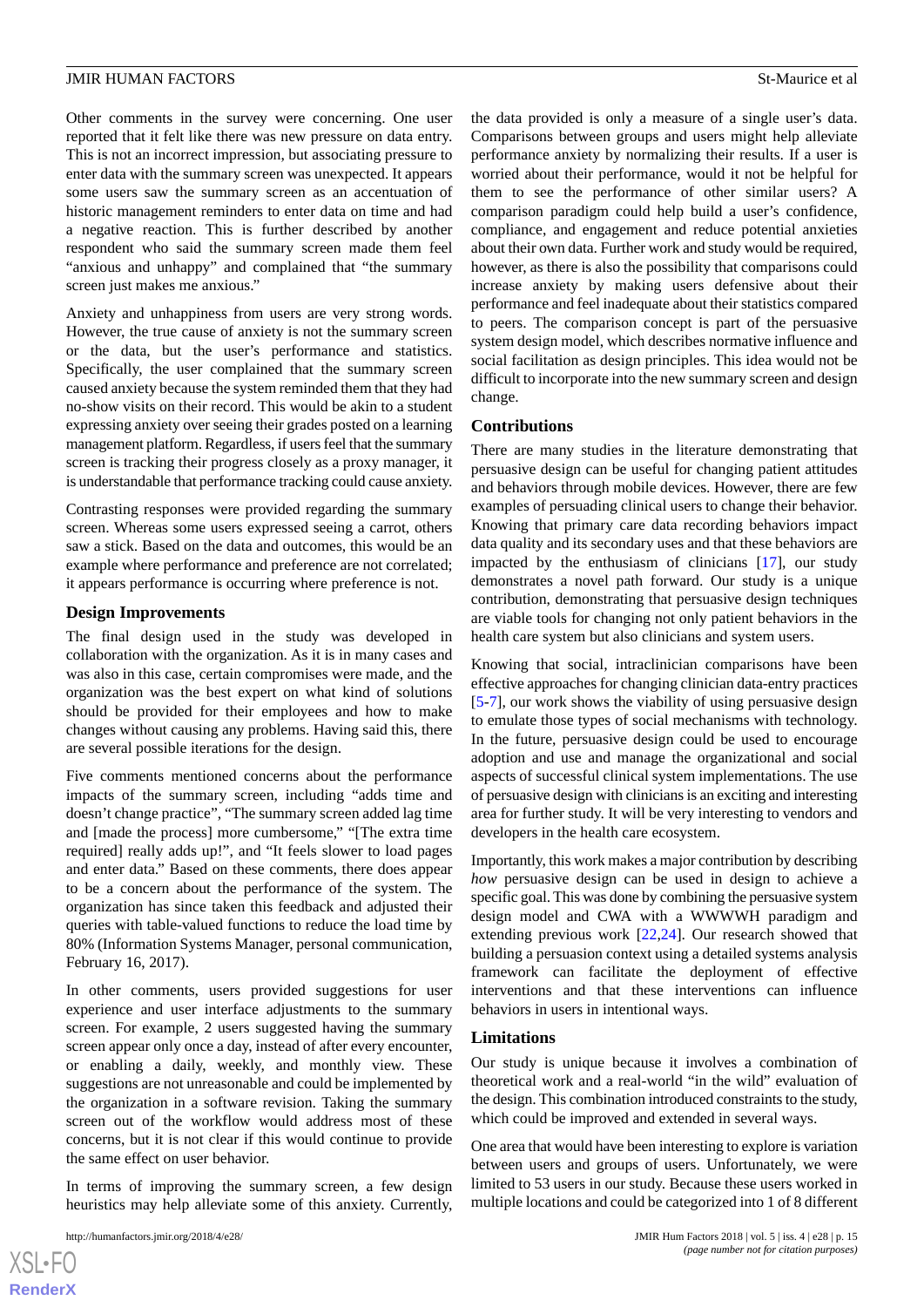professions, any comparisons would rely on very small groups and would not permit meaningful, statistically significant comparisons. In the future, if the reporting system were deployed into additional organizations, these types of comparisons could be both possible and quite interesting.

The length of the postperiod is limited to 8 weeks for the *t* test comparisons and 3 months in the XmR charts. The issue of short-term versus long-term impacts on behaviors is obviously of interest to the academic community [\[3](#page-15-2)], and an evaluation of long-term impacts of the design change and comparisons to short-term impacts would be valuable. Unfortunately, the scope and funding of the study did not allow for a longer-term evaluation of the metrics and the long-term impacts of the design change. Future work will involve exploring and evaluating the long-term impacts in greater detail as well as assessing iterative improvements to the design.

#### **Conclusions**

The reporting tool used by allied health professionals in a family health team provided us with an interesting opportunity to explore the use of persuasive design to change clinician attitudes and behaviors regarding data entry. We demonstrated that informing persuasive design with CWA can be effective in designing an intervention that can change data-entry behavior and reduce entry delay. Our study demonstrates merit to the use of persuasive design for changing data-entry behavior in clinicians. Further work is required to perfect and test additional designs. Persuasive design is a viable approach for designing and encouraging behavior change and could support effective data capture in the field of medical informatics.

## **Acknowledgments**

We wish to acknowledge the support of our subject matter experts and thank them for providing us with invaluable information throughout our research into data quality in primary care. This work was supported by the Natural Sciences and Engineering Research Council of Canada under Discovery Grant 132995.

#### **Conflicts of Interest**

<span id="page-15-0"></span>None declared.

#### <span id="page-15-1"></span>**References**

- <span id="page-15-2"></span>1. Harjumaa M. On the development of persuasive systems - A framework for designing and evaluating behaviour change support systems and its applicability for e-Health. In: VTT SCIENCE 68. Finland: VTT; 2014.
- <span id="page-15-3"></span>2. Fogg B. Persuasive technology: using computers to change what we think and do. In: Ubiquity. San Francisco: ACM; 2003:2.
- <span id="page-15-4"></span>3. Oinas-Kukkonen H, Harjumaa M. Persuasive Systems Design: Key Issues, Process Model, and System Features. Communications of the Association for Information Systems 2009;24:28 [[FREE Full text](https://aisel.aisnet.org/cais/vol24/iss1/28)]
- <span id="page-15-5"></span>4. Kelders S, Kok R, Ossebaard H, Van Gemert-Pijnen JE. Persuasive system design does matter: a systematic review of adherence to web-based interventions. J Med Internet Res 2012 Nov 14;14(6):e152 [\[FREE Full text](http://www.jmir.org/2012/6/e152/)] [doi: [10.2196/jmir.2104\]](http://dx.doi.org/10.2196/jmir.2104) [Medline: [23151820](http://www.ncbi.nlm.nih.gov/entrez/query.fcgi?cmd=Retrieve&db=PubMed&list_uids=23151820&dopt=Abstract)]
- <span id="page-15-6"></span>5. de Lusignan S, Belsey J, Hague N, Dhoul N, van Vlymen J. Audit-based education to reduce suboptimal management of cholesterol in primary care: a before and after study. J Public Health (Oxf) 2006 Dec;28(4):361-369. [doi: [10.1093/pubmed/fdl052\]](http://dx.doi.org/10.1093/pubmed/fdl052) [Medline: [17038329\]](http://www.ncbi.nlm.nih.gov/entrez/query.fcgi?cmd=Retrieve&db=PubMed&list_uids=17038329&dopt=Abstract)
- <span id="page-15-8"></span><span id="page-15-7"></span>6. de Lusignan S. The barriers to clinical coding in general practice: a literature review. Med Inform Internet Med 2005 Jun;30(2):89-97. [doi: [10.1080/14639230500298651\]](http://dx.doi.org/10.1080/14639230500298651) [Medline: [16338797](http://www.ncbi.nlm.nih.gov/entrez/query.fcgi?cmd=Retrieve&db=PubMed&list_uids=16338797&dopt=Abstract)]
- 7. van der Bij S, Khan N, Ten Veen P, de Bakker D, Verheij R. Improving the quality of EHR recording in primary care: a data quality feedback tool. J Am Med Inform Assoc 2017 Jan;24(1):81-87. [doi: [10.1093/jamia/ocw054\]](http://dx.doi.org/10.1093/jamia/ocw054) [Medline: [27274019\]](http://www.ncbi.nlm.nih.gov/entrez/query.fcgi?cmd=Retrieve&db=PubMed&list_uids=27274019&dopt=Abstract)
- <span id="page-15-9"></span>8. de Lusignan S, van Weel C. The use of routinely collected computer data for research in primary care: opportunities and challenges. Fam Pract 2006 Apr;23(2):253-263 [[FREE Full text](http://fampra.oxfordjournals.org/cgi/pmidlookup?view=long&pmid=16368704)] [doi: [10.1093/fampra/cmi106\]](http://dx.doi.org/10.1093/fampra/cmi106) [Medline: [16368704](http://www.ncbi.nlm.nih.gov/entrez/query.fcgi?cmd=Retrieve&db=PubMed&list_uids=16368704&dopt=Abstract)]
- 9. de Lusignan S, Stephens P, Adal N, Majeed A. Does feedback improve the quality of computerized medical records in primary care? J Am Med Inform Assoc 2002;9(4):395-401 [\[FREE Full text\]](http://europepmc.org/abstract/MED/12087120) [doi: [10.1197/jamia.M1023](http://dx.doi.org/10.1197/jamia.M1023)] [Medline: [12087120](http://www.ncbi.nlm.nih.gov/entrez/query.fcgi?cmd=Retrieve&db=PubMed&list_uids=12087120&dopt=Abstract)]
- <span id="page-15-10"></span>10. St-Maurice J, Kuo M, Gooch P. A proof of concept for assessing emergency room use with primary care data and natural language processing. Methods Inf Med 2013;52(1):33-42. [doi: [10.3414/ME12-01-0012](http://dx.doi.org/10.3414/ME12-01-0012)] [Medline: [23223678](http://www.ncbi.nlm.nih.gov/entrez/query.fcgi?cmd=Retrieve&db=PubMed&list_uids=23223678&dopt=Abstract)]
- 11. Pakhomov S, Shah N, Hanson P, Balasubramaniam S, Smith SA, Smith SA. Automatic quality of life prediction using electronic medical records. AMIA Annu Symp Proc 2008 Nov 06:545-549 [\[FREE Full text\]](http://europepmc.org/abstract/MED/18998862) [Medline: [18998862\]](http://www.ncbi.nlm.nih.gov/entrez/query.fcgi?cmd=Retrieve&db=PubMed&list_uids=18998862&dopt=Abstract)
- 12. Volker N, Davey RC, Cochrane T, Williams LT, Clancy T. Improving the prevention of cardiovascular disease in primary health care: the model for prevention study protocol. JMIR Res Protoc 2014 Jul 09;3(3):e33 [[FREE Full text](http://www.researchprotocols.org/2014/3/e33/)] [doi: [10.2196/resprot.2882](http://dx.doi.org/10.2196/resprot.2882)] [Medline: [25008232\]](http://www.ncbi.nlm.nih.gov/entrez/query.fcgi?cmd=Retrieve&db=PubMed&list_uids=25008232&dopt=Abstract)
- 13. Pearce CM, de Lusignan S, Phillips C, Hall S, Travaglia J. The computerized medical record as a tool for clinical governance in Australian primary care. Interact J Med Res 2013 Aug 12;2(2):e26 [[FREE Full text\]](http://www.i-jmr.org/2013/2/e26/) [doi: [10.2196/ijmr.2700\]](http://dx.doi.org/10.2196/ijmr.2700) [Medline: [23939340](http://www.ncbi.nlm.nih.gov/entrez/query.fcgi?cmd=Retrieve&db=PubMed&list_uids=23939340&dopt=Abstract)]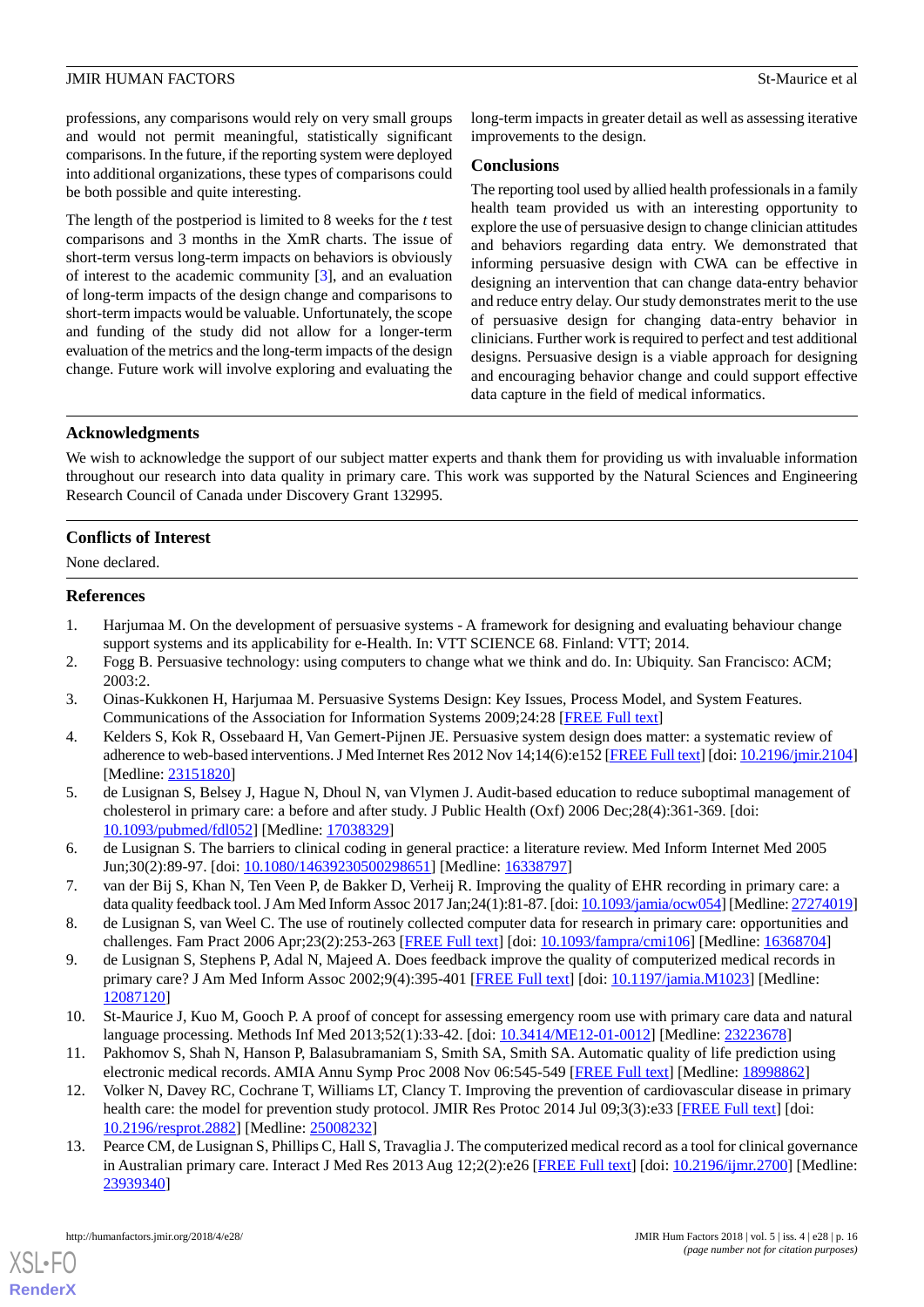#### **JMIR HUMAN FACTORS** Stemming the stemming of the stemming stemming of the stemming stemming stemming stemming stemming of all the stemming stemming stemming stemming stemming stemming stemming stemming stemming stemming s

- <span id="page-16-0"></span>14. St-Maurice JD, Burns CM. Modeling Patient Treatment With Medical Records: An Abstraction Hierarchy to Understand User Competencies and Needs. JMIR Hum Factors 2017 Jul 28;4(3):e16 [\[FREE Full text\]](http://humanfactors.jmir.org/2017/3/e16/) [doi: [10.2196/humanfactors.6857](http://dx.doi.org/10.2196/humanfactors.6857)] [Medline: [28754650](http://www.ncbi.nlm.nih.gov/entrez/query.fcgi?cmd=Retrieve&db=PubMed&list_uids=28754650&dopt=Abstract)]
- <span id="page-16-1"></span>15. de Lusignan S, Wells S, Hague N, Thiru K. Managers See the Problems Associated with Coding Clinical Data as a Technical Issue whilst Clinicians also See Cultural Barriers. Methods Inf Med 2003;42:416-422 [[FREE Full text](http://epubs.surrey.ac.uk/188602/)] [doi: [10.1267/METH03040416](http://dx.doi.org/10.1267/METH03040416)]
- <span id="page-16-3"></span><span id="page-16-2"></span>16. Majeed A, Car J, Sheikh A. Accuracy and completeness of electronic patient records in primary care. Fam Pract 2008 Aug;25(4):213-214. [doi: [10.1093/fampra/cmn047](http://dx.doi.org/10.1093/fampra/cmn047)] [Medline: [18694896\]](http://www.ncbi.nlm.nih.gov/entrez/query.fcgi?cmd=Retrieve&db=PubMed&list_uids=18694896&dopt=Abstract)
- <span id="page-16-4"></span>17. Collins C, Janssens K. Creating a General (Family) Practice Epidemiological Database in Ireland - Data Quality Issue Management. J. Data and Information Quality 2012 Oct 01;4(1):1-9. [doi: [10.1145/2378016.2378018\]](http://dx.doi.org/10.1145/2378016.2378018)
- <span id="page-16-5"></span>18. St-Maurice J, Burns C. An Exploratory Case Study to Understand Primary Care Users and Their Data Quality Tradeoffs. J. Data and Information Quality 2017 Jul 17;8(3-4):1-24. [doi: [10.1145/3058750\]](http://dx.doi.org/10.1145/3058750)
- <span id="page-16-6"></span>19. Vicente K. Cognitive Work Analysis: Towards Safe, Productive, and Healthy Computer-Based Work. Mahwah, NJ: Erlbaum, Lawrence Associates, Inc; 1999.
- <span id="page-16-7"></span>20. Dini C, Engineers I. Towards Deeper Understanding of Persuasion in Software and Information Systems. In: 2008 First International Conference on Advances in Computer-human Interaction (Achi). Washington, DC: IEEE; 2008.
- <span id="page-16-8"></span>21. St-Maurice J. Improving Data Quality in Primary Care: Modelling, Measurement, and the Design of Interventions. UWSpace 2017 [\[FREE Full text\]](http://hdl.handle.net/10012/11726)
- <span id="page-16-9"></span>22. Burns C, Rezai L, St-Maurice J. Understanding the Context for Health Behaviour Change with Cognitive Work Analysis and Persuasive Design. 2018 Presented at: Hawaii International Conference for Systems Sciences; January 2018; Hawaii p. 2876-2883.
- <span id="page-16-10"></span>23. Fogg B. A behaviour model for persuasive design. New York, New York, USA: ACM Press; 2009 Presented at: 4th International Conference on Persuasive Technology; April 26 - 29, 2009; Claremont, California. [doi: [10.1145/1541948.1541999](http://dx.doi.org/10.1145/1541948.1541999)]
- <span id="page-16-11"></span>24. Rezai LS, Burns CM. Using Cognitive Work Analysis and a Persuasive Design Approach to Create Effective Blood Pressure Management Systems. In: Proceedings of the International Symposium on Human Factors and Ergonomics in Health Care. 2014 Jul 22 Presented at: Proc Int Symp Hum Factors Ergon Heal Care; 2014; Chicago p. 36-43. [doi: [10.1177/2327857914031005\]](http://dx.doi.org/10.1177/2327857914031005)
- <span id="page-16-12"></span>25. Mohr D, Schueller S, Montague E, Burns M, Rashidi P. The behavioral intervention technology model: an integrated conceptual and technological framework for eHealth and mHealth interventions. J Med Internet Res 2014 Jun 05;16(6):e146 [[FREE Full text](http://www.jmir.org/2014/6/e146/)] [doi: [10.2196/jmir.3077](http://dx.doi.org/10.2196/jmir.3077)] [Medline: [24905070](http://www.ncbi.nlm.nih.gov/entrez/query.fcgi?cmd=Retrieve&db=PubMed&list_uids=24905070&dopt=Abstract)]
- <span id="page-16-14"></span><span id="page-16-13"></span>26. Thor J, Lundberg J, Ask J, Olsson J, Carli C, Härenstam KP, et al. Application of statistical process control in healthcare improvement: systematic review. Qual Saf Health Care 2007 Oct;16(5):387-399 [\[FREE Full text\]](http://europepmc.org/abstract/MED/17913782) [doi: [10.1136/qshc.2006.022194](http://dx.doi.org/10.1136/qshc.2006.022194)] [Medline: [17913782\]](http://www.ncbi.nlm.nih.gov/entrez/query.fcgi?cmd=Retrieve&db=PubMed&list_uids=17913782&dopt=Abstract)
- <span id="page-16-15"></span>27. Provost L, Murray S. The Health Care Data Guide: Learning from Data for Improvement. New York, NY: John Wiley & Sons; 2011.
- 28. Montgomery D. Introduction to statistical process control. John Wily & Sons, New York, NY 2001.
- 29. Arts D. Defining and Improving Data Quality in Medical Registries: A Literature Review, Case Study, and Generic Framework. Journal of the American Medical Informatics Association 2002;9(6):600-611 [[FREE Full text\]](https://academic.oup.com/jamia/article/9/6/600/1036696) [doi: [10.1197/jamia.M1087](http://dx.doi.org/10.1197/jamia.M1087)]

## **Abbreviations**

**CWA:** cognitive work analysis **mR:** moving range **SPC:** statistical process control **WWWWH:** who, what, when, where, how

*Edited by G Eysenbach; submitted 04.11.17; peer-reviewed by M Harjumaa, R Verheij; comments to author 14.12.17; revised version received 08.03.18; accepted 29.06.18; published 11.10.18*

*Please cite as:*

*St-Maurice J, Burns C, Wolting J Applying Persuasive Design Techniques to Influence Data-Entry Behaviors in Primary Care: Repeated Measures Evaluation Using Statistical Process Control JMIR Hum Factors 2018;5(4):e28 URL: <http://humanfactors.jmir.org/2018/4/e28/> doi: [10.2196/humanfactors.9029](http://dx.doi.org/10.2196/humanfactors.9029) PMID: [30309836](http://www.ncbi.nlm.nih.gov/entrez/query.fcgi?cmd=Retrieve&db=PubMed&list_uids=30309836&dopt=Abstract)*